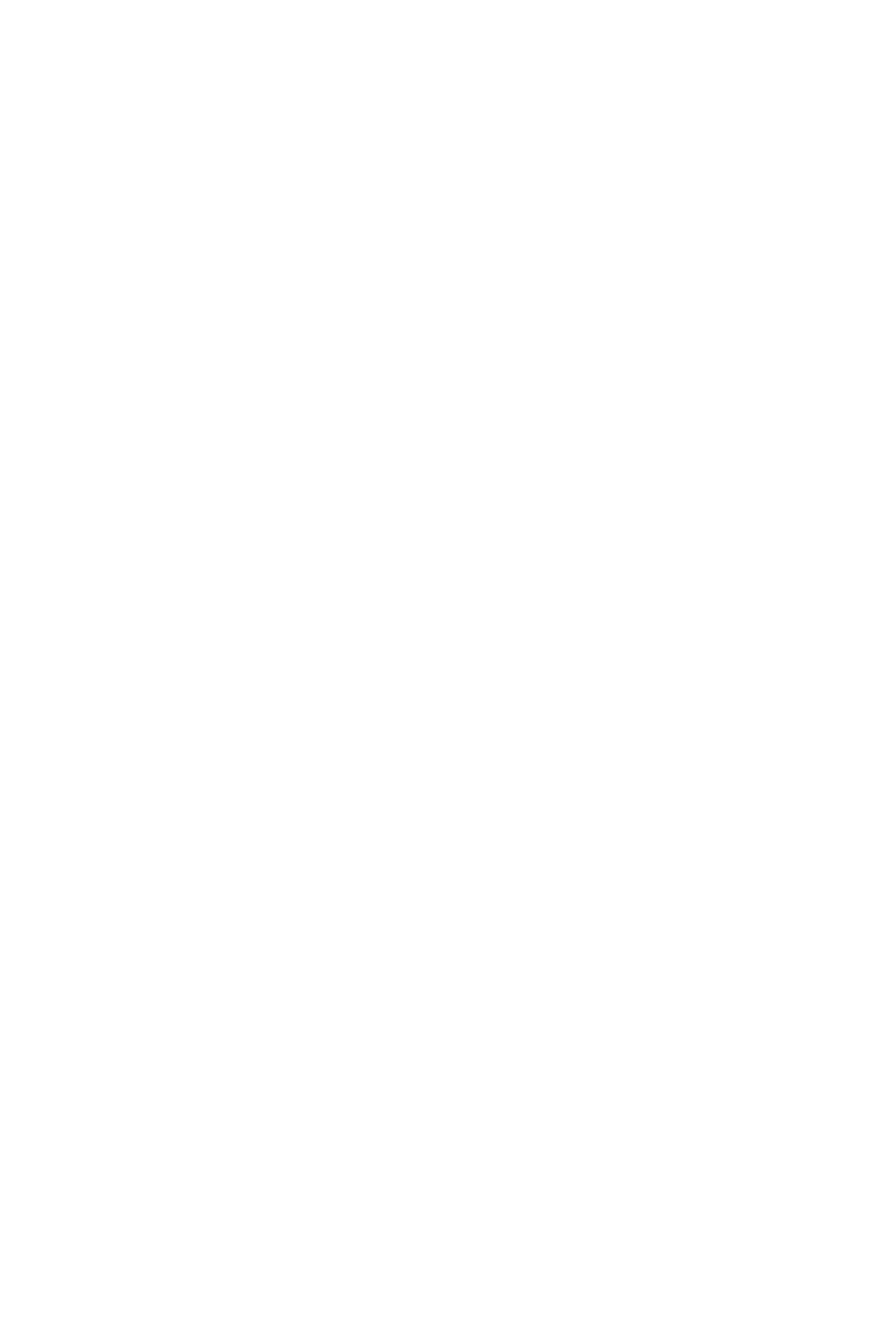

# **TABLE OF CONTENTS**

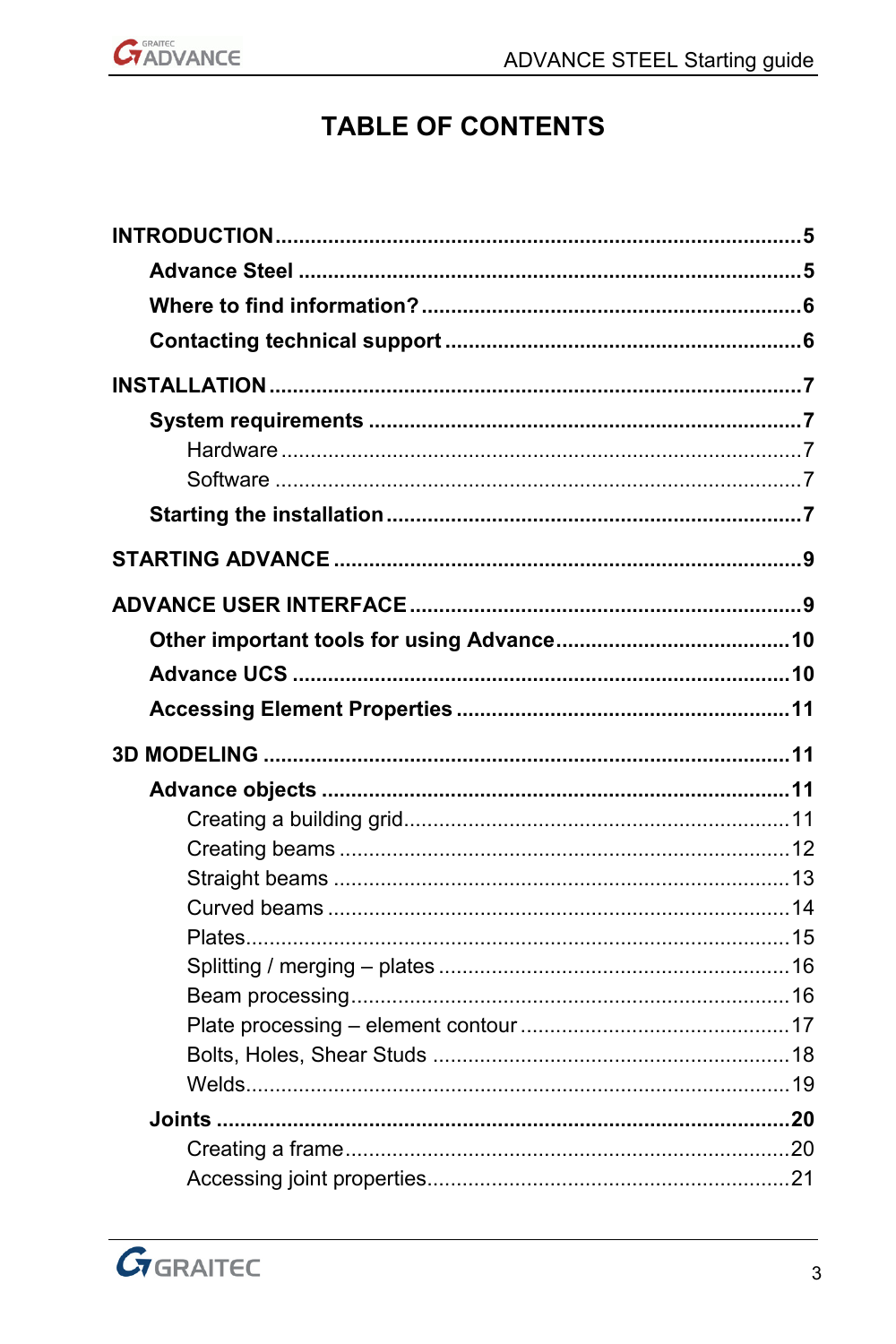

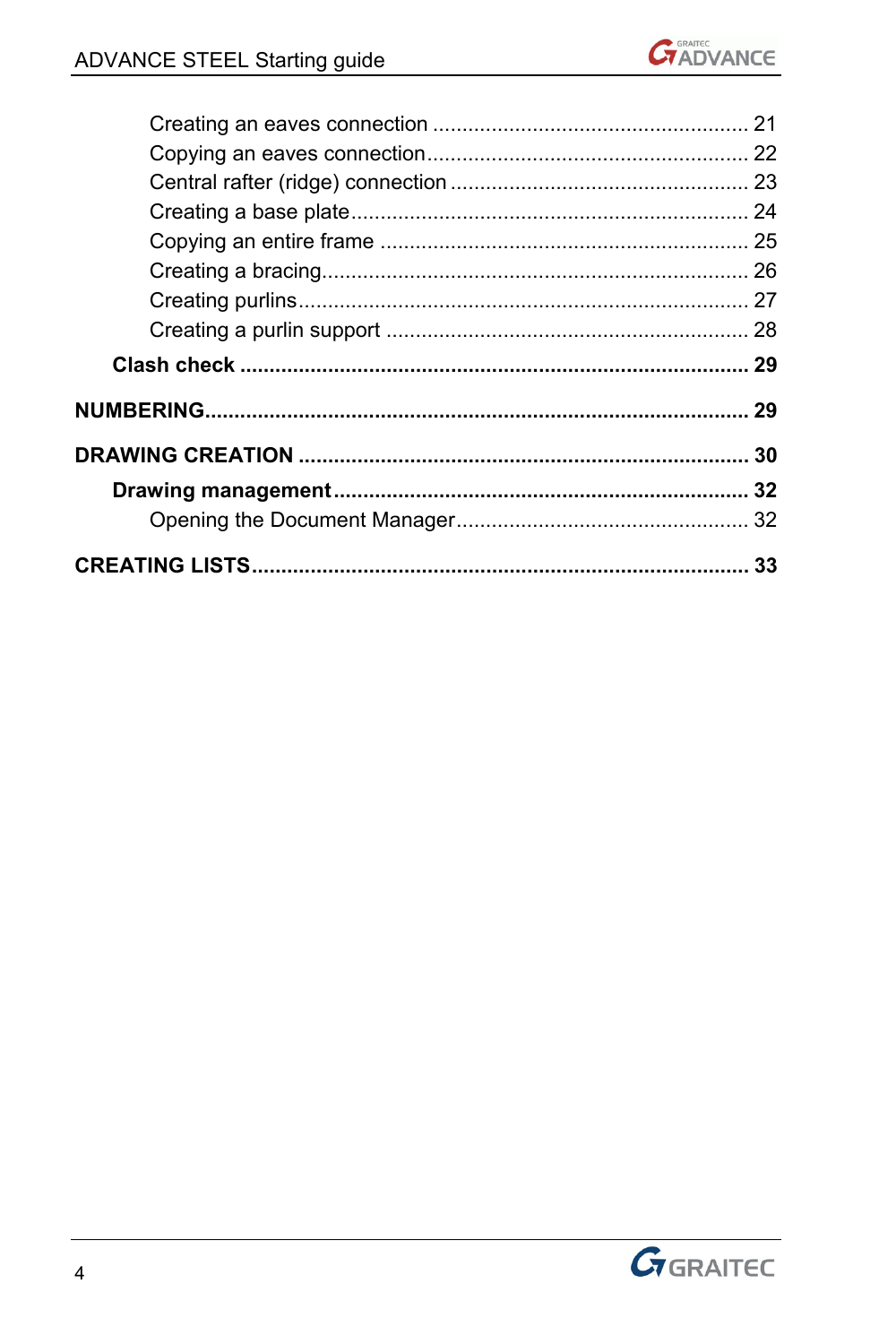<span id="page-4-0"></span>

# **INTRODUCTION**

This starting guide is a brief introduction to working with Advance Steel, describing the basic methodology and not meant to replace formal training.

The **Advance Steel objects** chapter describes the main objects to create a small steel structure.

*The examples presented in this guide are generic for worldwide use and do not conform to local or specific company standards.* 

Some of the Advance Steel connections are described in the **Joints** chapter and are used to create a small model. The 3D model is created using a 1:1 scale. The model contains information about dimensions, objects, and attributes from which drawings are created as described in the **Drawing Creation** chapter.

Since not all Advance Steel tools are described in this guide, refer to the *online Help* for more details on all commands and parameters.

# **Advance Steel**

Advance Steel is a leading edge steel construction application integrated into the latest AutoCAD® version under the Windows operating system. It provides a simple user-friendly working environment for creating 3D structural models from which drawings are created.

The three dimensional model is created and stored in a drawing (in DWG format). The Advance Steel model forms the basis of the 3D construction. Complex structures are created using Advance Steel structural elements (e.g., a portal frame or a stairway) with all the required features, joints and connections, within a command.

The Advance Steel model becomes the master reference for other tools:

- Dimensioned and labeled general arrangement and shop drawings are automatically created from the model.
- The Advance **Document Manager** manages all general arrangement and shop drawings. The update tool in the Document Manager makes single click drawing adjustments possible after model changes.
- Structured BOMs (bills of materials) and NC-information are also created from the model and include all model information such as part marks and quantities. The Document Manager also controls these documents.

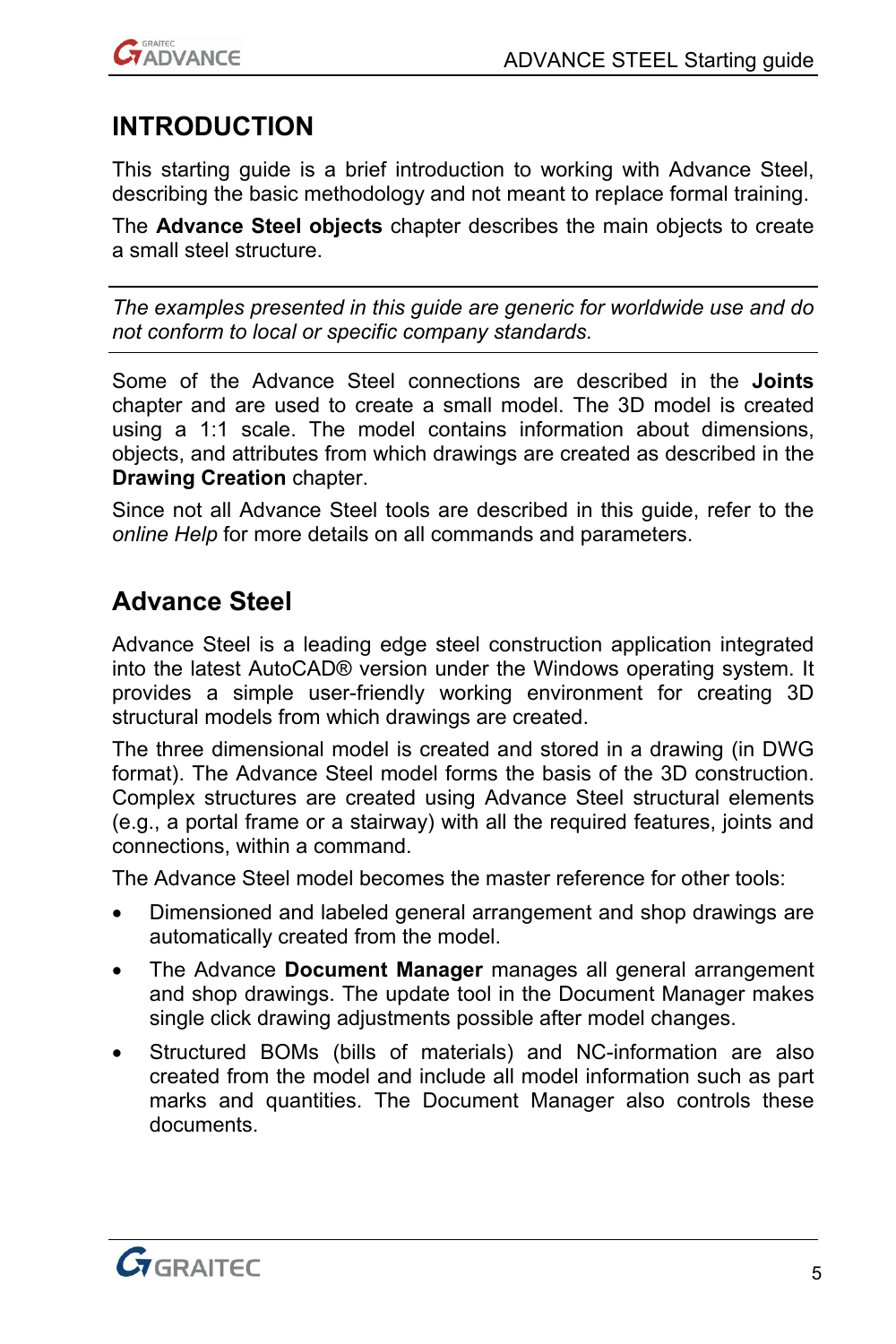

<span id="page-5-0"></span>

*All software tools described in this guide and all remarks related to the product pertain only to the Advance Steel suite and for reading simplification only the generic name Advance is used.* 

# **Where to find information?**

Advance has an online help system that offers step-by-step instructions for every function.

To access the help:

- Standard toolbar: click
- Advance Steel menu: select Help > Online help
- Instant help: press **F1**

# **Contacting technical support**

For all GRAITEC Advantage subscribers, GRAITEC offers a technical support center for assistance in the daily use of the software. Ask your reseller or your closest GRAITEC office for the appropriate telephone number.

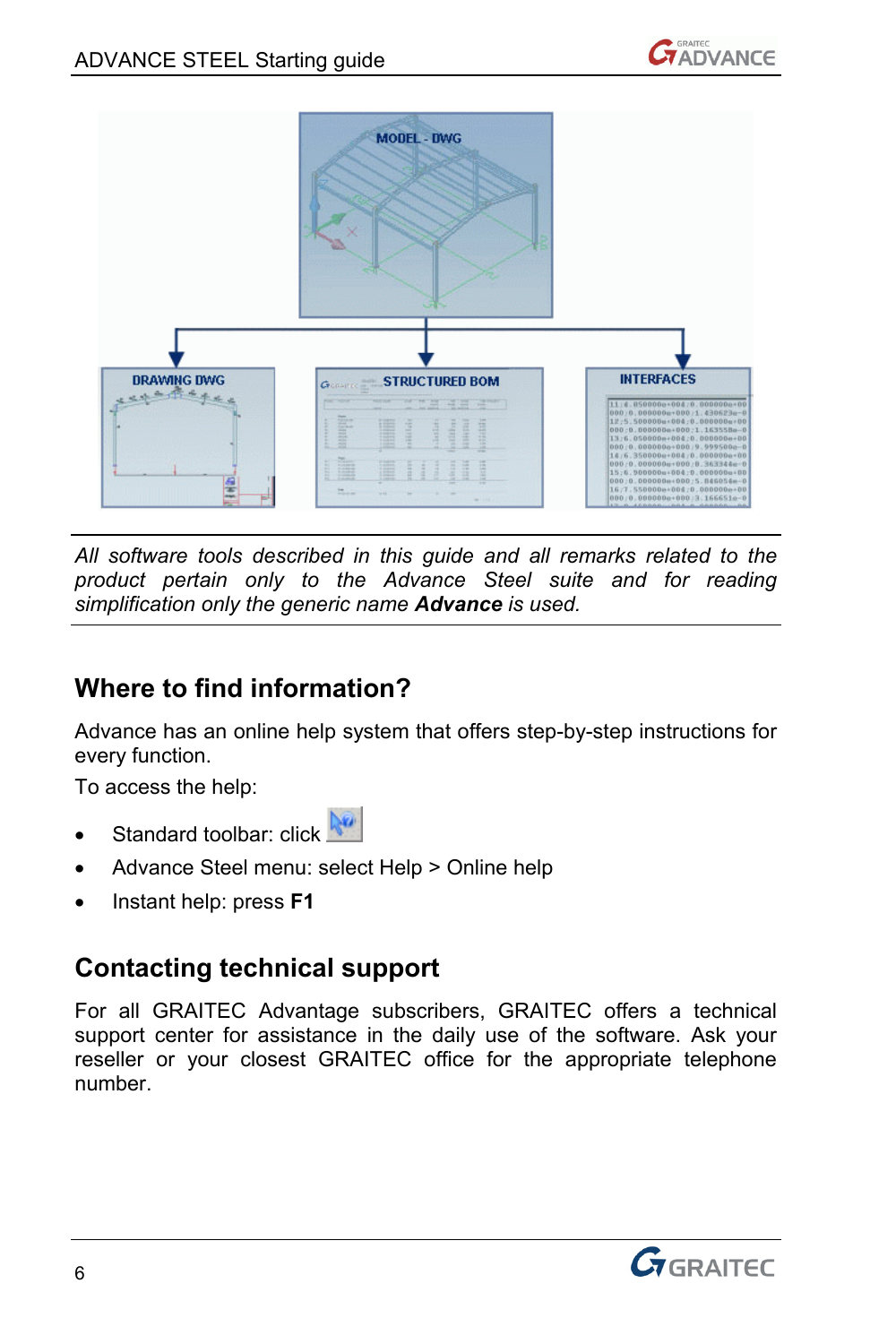# <span id="page-6-0"></span>**INSTALLATION**

To successfully install Advance certain requirements have to be met.

# **System requirements**

### **Hardware**

- − PC with Pentium Processor min. 2 GHz (or equivalent)
- − Main memory min. 2 GB (4GB recommended)
- − Min. 1 GB free disk space on the hard disk
- − Network adapter
- DVD Drive
- − AutoCAD® compatible graphics-card (for more information, see <http://www.autodesk.com/autocad-graphicscard>)

## **Software**

- − Operating system Windows 7 (32-bit or 64-bit version), Windows Vista (32-bit or 64-bit version) or Windows XP Professional.
- − AutoCAD® 2007, AutoCAD® Architecture 2007, AutoCAD® 2008, AutoCAD® Architecture 2008, AutoCAD® 2009, AutoCAD® Architecture 2009, AutoCAD® 2010, AutoCAD® Architecture 2010, AutoCAD® 2011 or AutoCAD® Architecture 2011.
- − TCP/IP Protocol
- The license is activated online.

Refer to the *online Help* for further information.

# **Starting the installation**

Before installing Advance Steel:

- Make sure you have administrator rights under Windows XP or Vista.
- Close all active Windows applications.

Proceed with the installation as follows:

**1**. Insert the installation DVD into the DVD drive.

The setup program starts automatically and the DVD Browser appears.

If the AutoPlay tool on the computer is switched off and thus the setup does not start automatically, use the **Run** command:

- − From the Windows menu, select: **Start > Run**.
- − In the **Run** dialog box, click **Browse** to select the program *SetupAdvance.exe* program on the DVD. Click <**OK**>.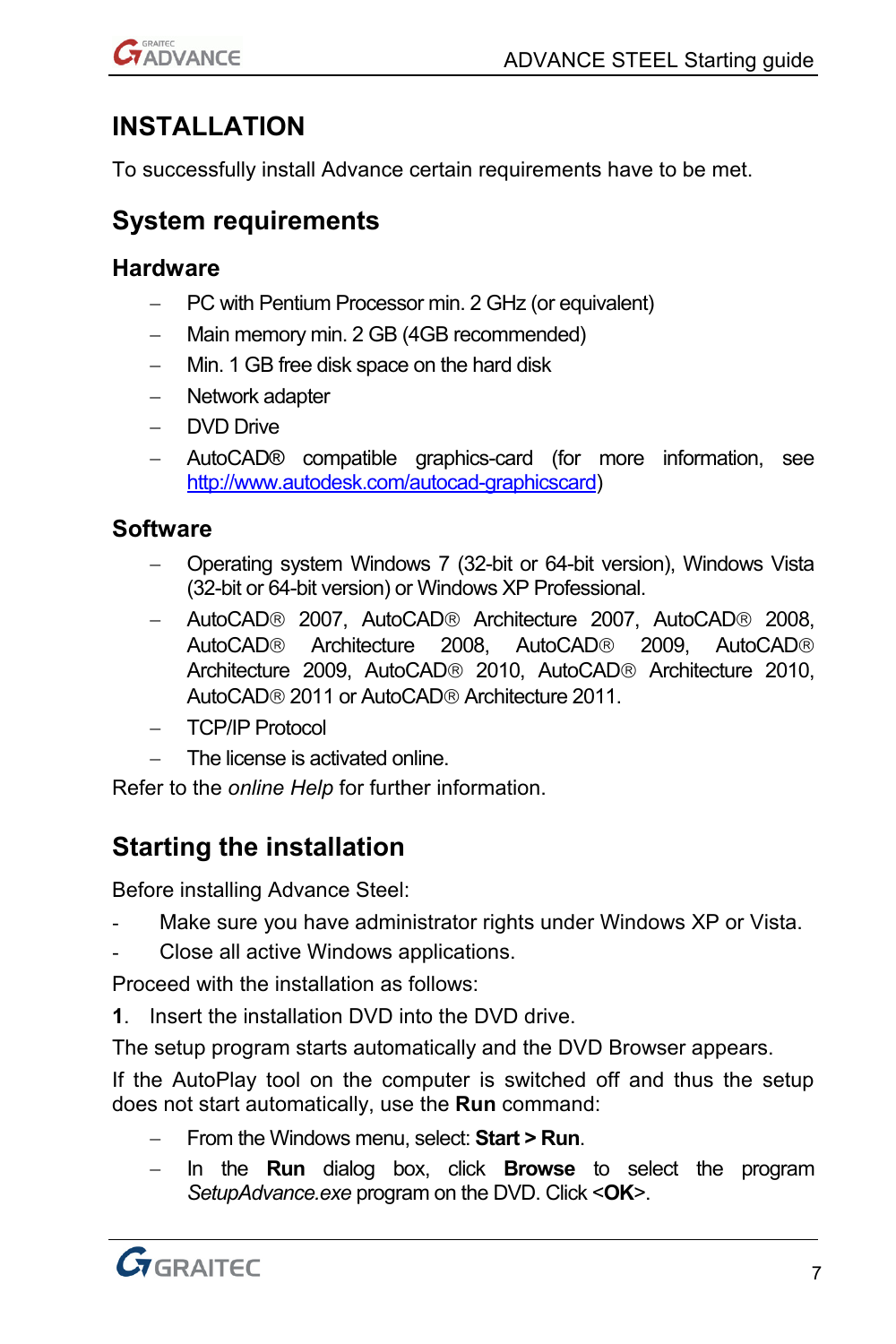

- **2**. Select the installation language and click **Install products**.
- **3**. On the next screen, select Advance Steel and click **Next**.
- **4**. Read the license agreement. Click **I accept** to agree to the specified terms and click **Next** to continue.
- **5**. On the next screen, select the interface language, the components and the installation path.
	- To select the interface language, click **Customize**. In the next dialog box, select the interface language and the local settings for each installed application and click <**OK**>.
	- To change the destination path, click  $\blacksquare$ . In the next dialog box, enter a path or select a different folder in which to install Advance and click <**OK**>.
- **6**. Click **Install** to start the installation.

Wait a few moments while Advance Steel is installed on the computer.

**7**. Click **Finish** when the installation is complete.

After installing Advance, a license is required to use the software. The license is activated based on the activation code and the serial number provided by the dealer. Once the license is succesfully activated, the software can be used according to the license rights purchased.

Without the authorization code a temporary license for 5 days may be installed. When the temporary license expires, only AutoCAD® commands will be available.

The activation process starts on launching Advance. Follow the procedure described in the *Installation guide* to activate the product.

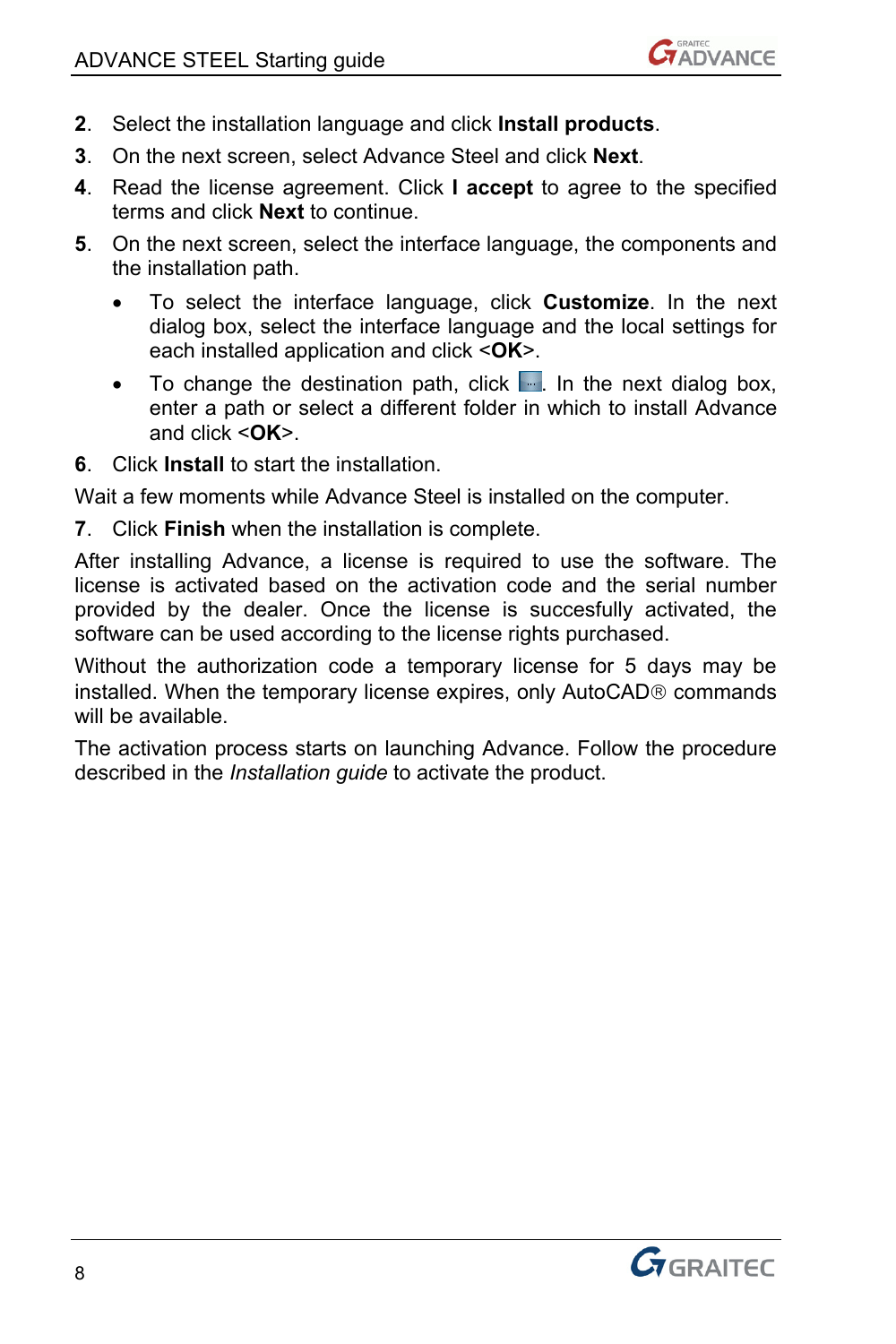<span id="page-8-0"></span>

# **STARTING ADVANCE**

To start AutoCAD® / Advance:

− Double click on the **Advance** Icon on the desktop.

or

− On the Windows task bar, click **Start**, then select

**Programs > Graitec > Advance Steel** and click the Advance icon to start the program.

# **ADVANCE USER INTERFACE**

All Advance tools are grouped by type and are available on toolbars, positioned in a space saving manner in the AutoCAD® environment.

To keep the interface clear and commands easy to find, only two Advance toolbars appear when AutoCAD® / Advance starts.

```
Standard
```

```
14 4 6 2 4 5 6 8 9 9 1
Advance Steel
```
The main toolbars are accessed from the **Advance Steel** toolbar.

The main toolbars contain commands and buttons that open flyout toolbars. The flyout toolbar buttons are identified with a black triangle on the lower right corner. The flyout toolbars appear when the button is held down.

*Example: Accessing the Sub – Axis grid flyout.* 



Main toolbars replace each other (with the exception of the **Design assistance** toolbar) so that the model workspace remains uncluttered.

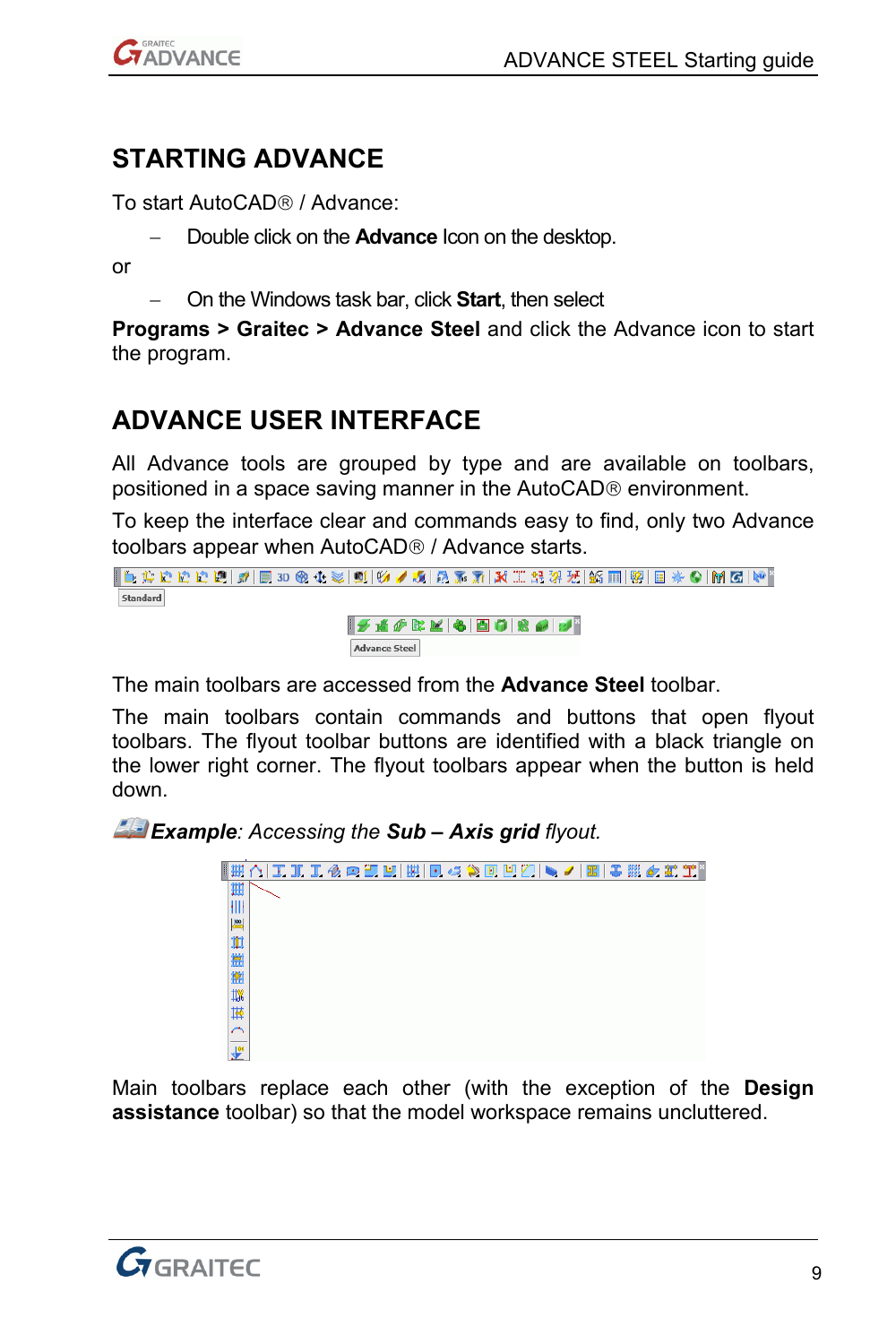# <span id="page-9-0"></span>**Other important tools for using Advance**

- To cancel a command in Advance, press the **Esc** key.
- The current command and prompts are displayed in the command line window at the bottom of the screen. Press the **F2** key to open and close the command line window.
- The right mouse click behaves like the **Enter** key.
- When the cursor hovers over a toolbar button, the button's tooltip appears.
- The AutoCAD® **Undo** command cancels one or several commands.



• The AutoCAD® **Match properties** command copies properties from one object to another. The transferred properties are selected from the given list.



# **Advance UCS**

Advance objects are created in 3D-space using the appropriate tools and their orientation is dependent on the current User Coordinate System (UCS). To place the coordinate systems in the correct position use the buttons on the Advance **Standard** toolbar.

```
||D$D$D$||2||2||Ex 4 %||2||2||2||2||2||X||I$||3||X||E||2||E*||2||NG||4||
Standard
```

| <b>Button</b> | <b>Function</b>                             |
|---------------|---------------------------------------------|
|               | Move the current UCS to a new origin point. |
|               | UCS rotate around X                         |
|               | UCS rotate around Y                         |
|               | UCS rotate around Z                         |

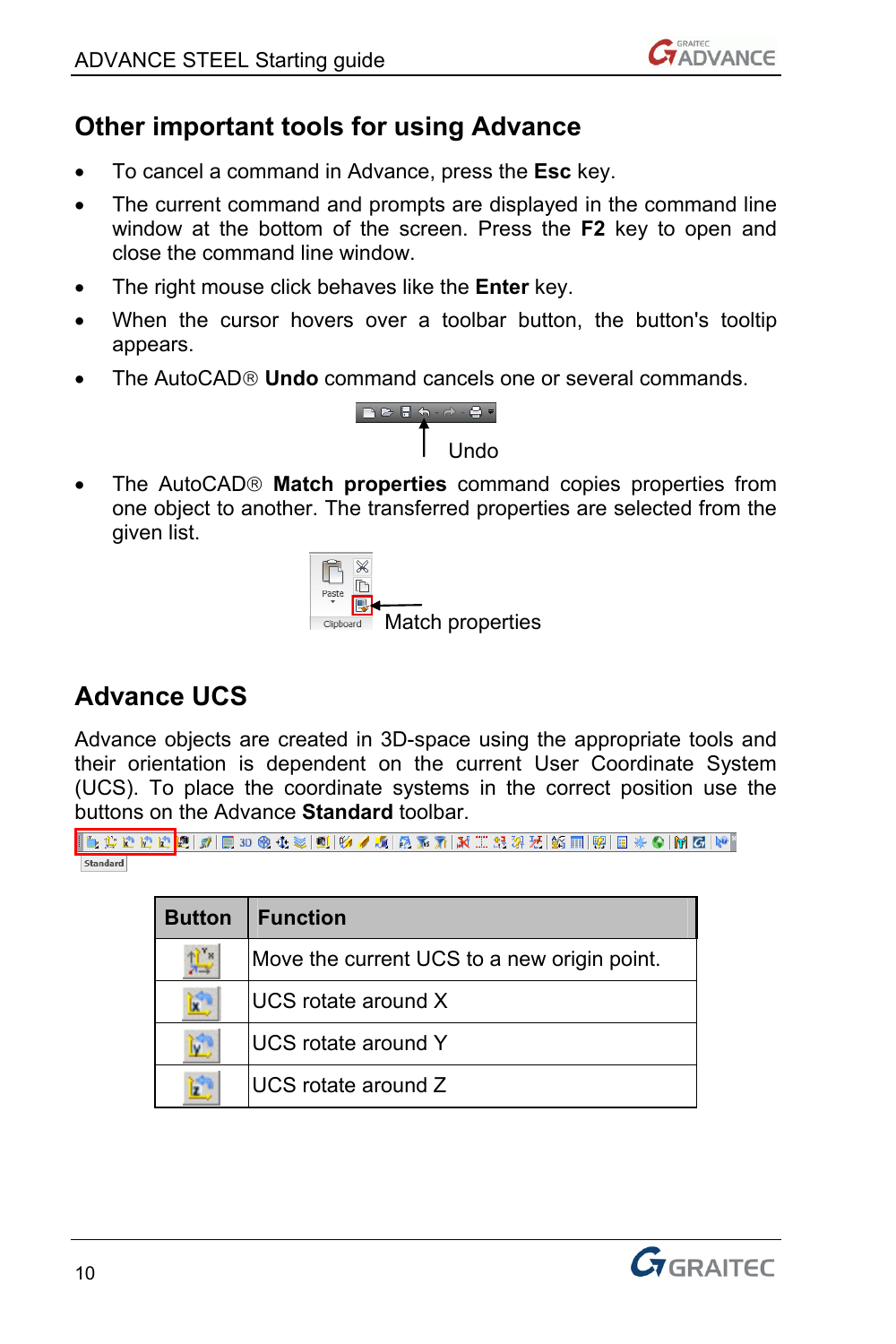<span id="page-10-0"></span>

# **Accessing Element Properties**

When creating an Advance element, a dialog box appears in which different settings (geometric sizes etc.) and drawing styles (e.g., dimension/label on the drawings) can be changed.

The settings in the dialog box are sorted on different tabs that vary with object type.

There are several ways to access the element properties:

- **Click 14** on the Advance **Standard** toolbar.
- Right click and select **Advance Properties** from the context menu.

| <b>Advance Properties</b> |
|---------------------------|
| Advance Joint Properties  |
| Explode to ACIS           |

• Double click the element.

# **3D MODELING**

# **Advance objects**

# **Creating a building grid**

The grid is useful for placing construction elements and for orientation in the 3D view. Placing grid axes is the first step of 3D modeling in Advance.

A building grid is created in the X/Y-plane of the current coordinate system and consists of two independent axis groups: in the X- and Y- directions.

The grid axis tools are grouped on the **Sub – Axis grid** flyout of the **Grid, section, plate, structural element** toolbar.



*Example: Building grid with 3 axes in the X-direction and in Y-direction* 



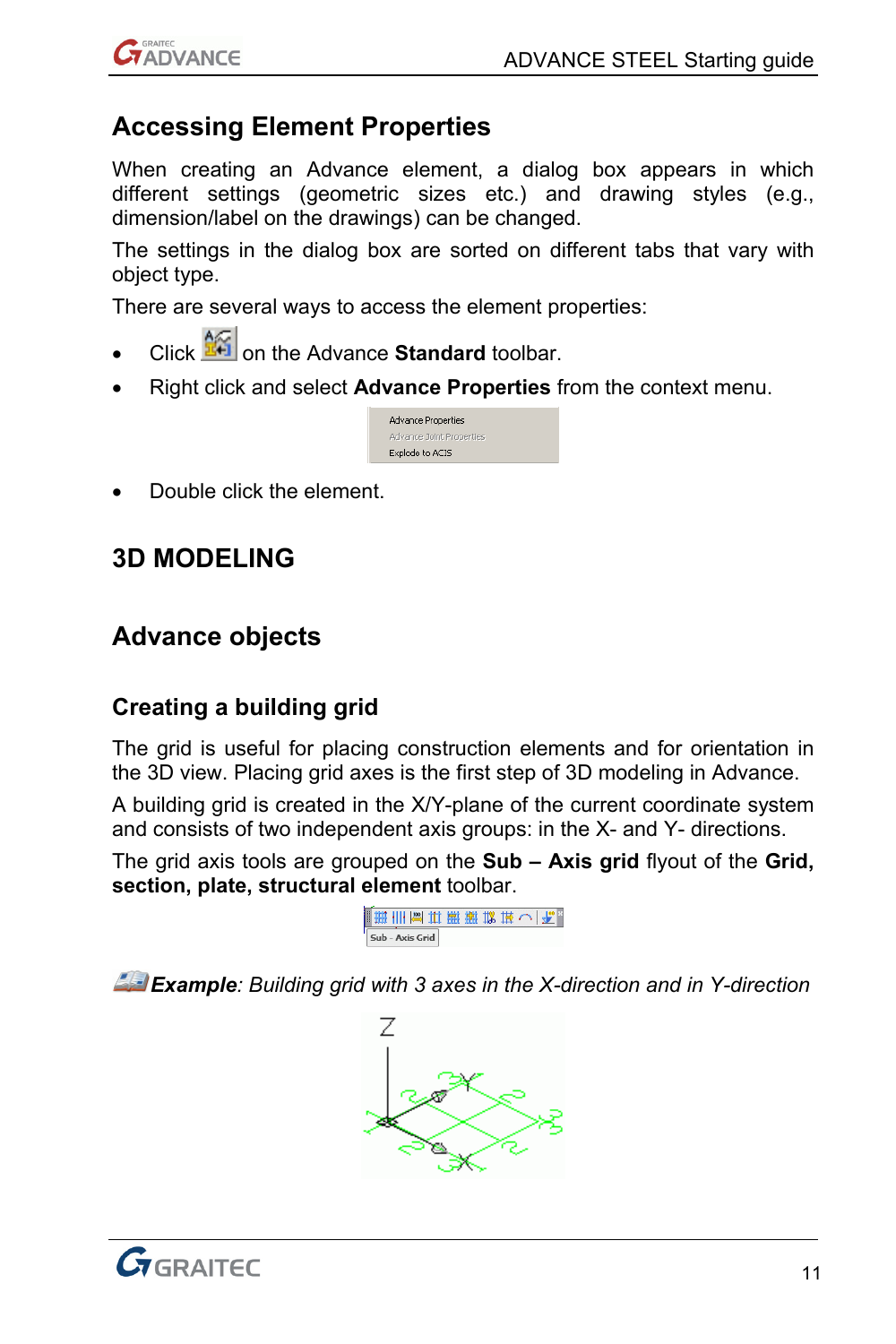

- <span id="page-11-0"></span>• On the **Grid, section, plate, structural element** toolbar, **Sub – Axis Grid** flyout, click **.....**
- Enter 0,0,0 on the command line to set the first point in the origin.
- Enter 5000, 5000 to set the second point.

Next, modify the axes number in each group.

- Select the X-axis group.
- On the **Standard** toolbar, click  $\frac{166}{100}$ . The "Axes parallel" dialog box appears. All modifications are made here.

To modify the number of axes:

- Click the **Group** tab.
- Set the **Number** to 3. Note that the distance value is automatically calculated. The new value should be 2500.

| Total        | Group index :<br>÷                 |
|--------------|------------------------------------|
| Group        | , D, D, D,<br>Definition           |
| Single axis  | з<br>Number:                       |
| Display type | <b>2500</b><br>Distance (D):       |
|              |                                    |
|              |                                    |
|              | 6<br>3<br>4<br>$\mathfrak{p}$<br>ĸ |

The model changes dynamically as values are entered or new values are selected, providing instant visual feedback.

Repeat the same steps for the axes in the Y-direction.

### **Creating beams**

Beams are created directly in the model and are displayed, by default, in the 'wireframe' mode.

In Advance, a variety of different beam types are available.

The beam creation is performed using the five flyouts of the **Grid, section, plate, structural element** toolbar.

▓₩<mark>△<mark>BIII&@</mark>UU(撚)BG◎©UZIN/|B|\$▒*6* Mill</mark>  $1/2/2$ 

Beams are created as simple sections, compound sections, curved sections or welded sections.

The **compound** and **welded sections** are easy to use and save a lot of time.

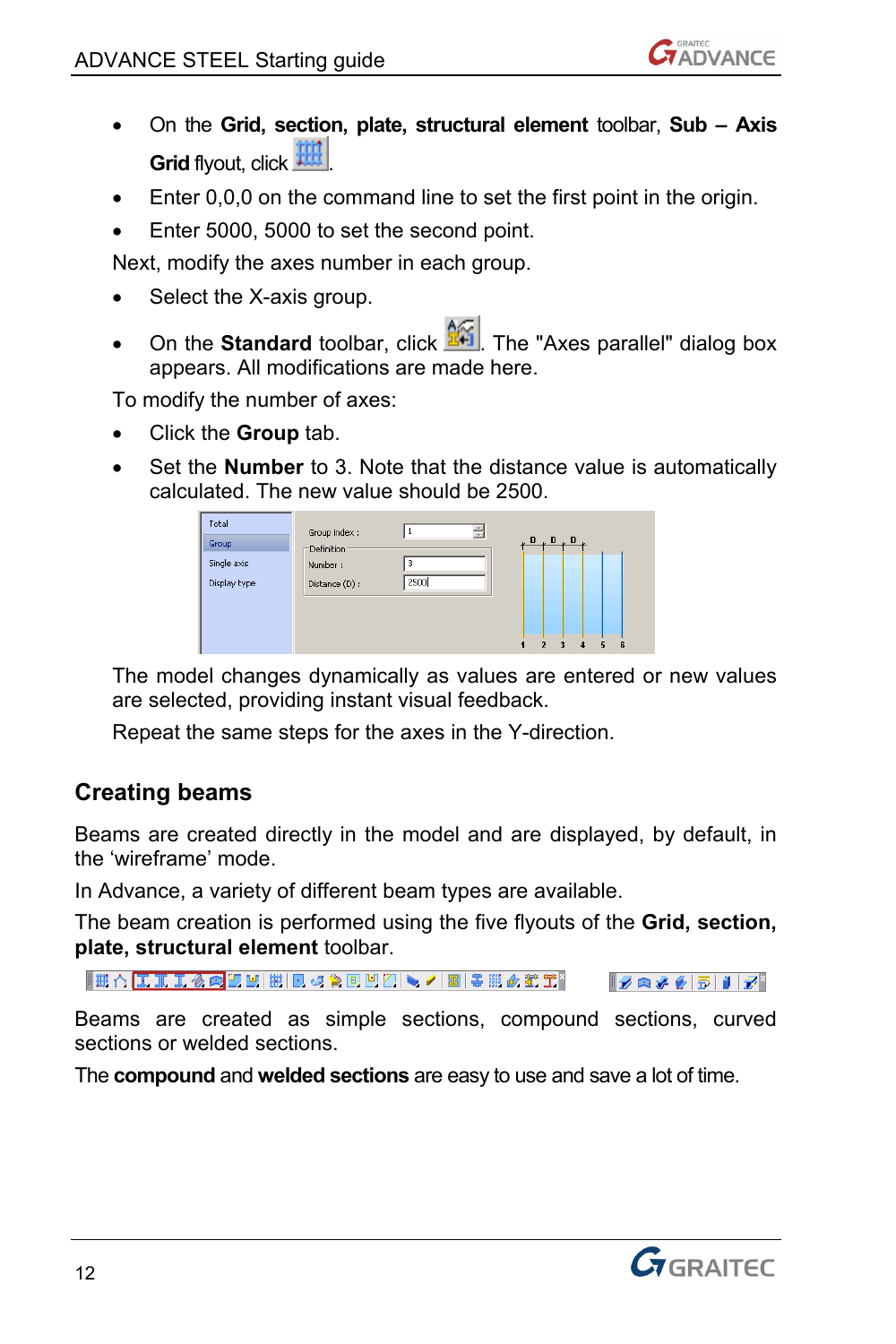<span id="page-12-0"></span>

### **Straight beams**

Entering a starting point and an end point creates a straight beam in the Advance 3D model relative to the current user coordinate system (UCS).

The current user coordinate system (UCS) determines the position of the sections' main axes: the web of a beam runs in the Z-direction of the UCS (i.e., the 'top' of the section is in the Z-direction).

*Example: Creating straight beams HEA 200 x 2500 mm long* 



- Click a suitable UCS. Refer to the above figure for an example.
- On the **Grid, section, plate, structural element** toolbar, **Sub**  Section classes flyout, click ...
- Select a starting point at (0,0,0).
- Move the mouse pointer upwards in the Y-direction (the setting ORTHO causes an exact orientation entry) and enter 2500.

The "Beam" dialog box appears. Select the section class (HEA), followed by the section (HEA 200).

| Section & Material | Section        |                                      |
|--------------------|----------------|--------------------------------------|
| Positioning        | Section        | > I Sections > HEA DIN 997 > HEA 200 |
| Naming             | Unwind profile |                                      |
| User attributes    |                |                                      |
| Display type       |                |                                      |
| Behavior           |                |                                      |
| Properties         |                |                                      |
| Camber properties  |                |                                      |
|                    |                |                                      |
|                    |                |                                      |
|                    | Material       |                                      |
|                    | Material       | ▶ Steel ▶ S235JRG2                   |
|                    | Coating        | None                                 |
|                    |                |                                      |

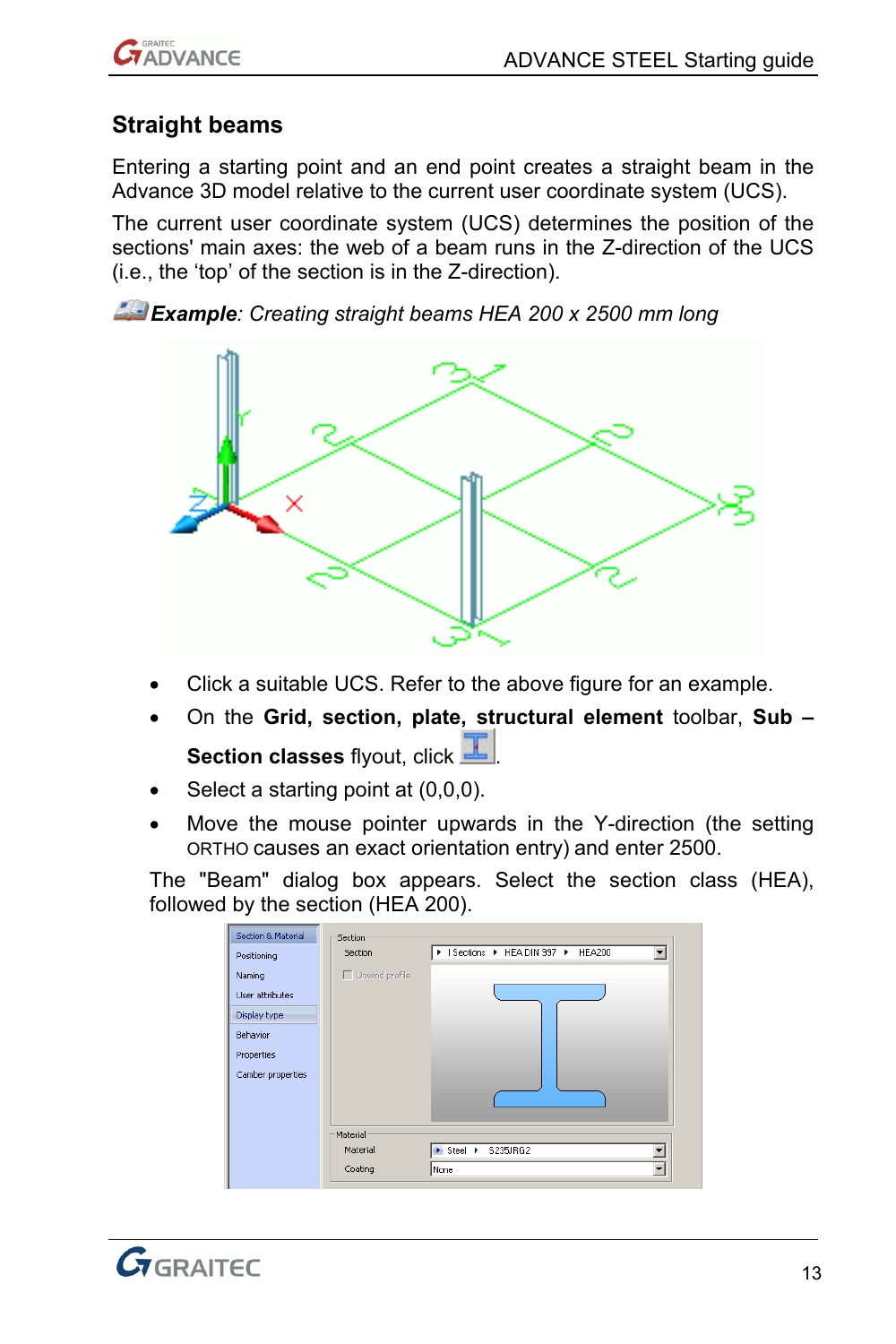

#### <span id="page-13-0"></span>**Curved beams**

The current coordinate system determines the position of the main beam axes. The curved beam web runs in the Z-direction of the current UCS (i.e., the 'top' of the section is in the Z-direction). The created curved beam can be rotated 90° about its system line.

*Example: Creating a curved beam between two columns* 



- Select a user coordinate system as shown in the figure above.
- On the **Grid, section, plate, structural element** toolbar, **Sub Beams** flyout, click
- Use the upper system line end points of the columns as the start point and end point.



• Define the radius of the curved beam with a circle point.

 *The circle point must be defined in the X/Y-plane of the coordinate system.* 

Select a point at any radius and then specify the desired radius on the **Section & Material** tab in the dialog box.



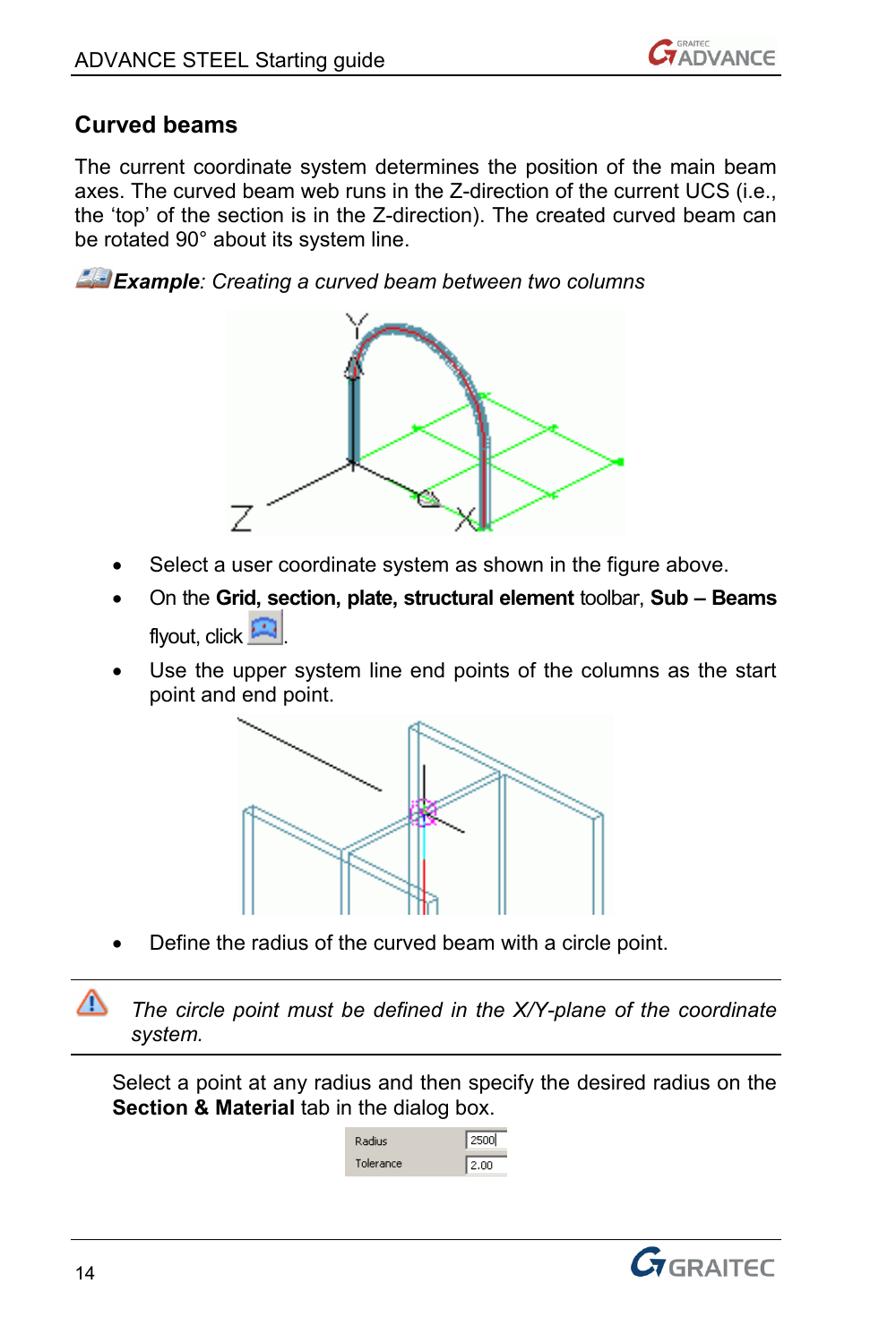<span id="page-14-0"></span>

#### **Plates**

Plates are created in Advance in almost all shapes and sizes in any plane. The plates are placed in the X/Y-plane of the current coordinate system.



The tools to create plates are on the **Sub – Plate** flyout of the Advance **Grid, section, plate, structural element** toolbar.



*Example: Creating a rectangular plate using a center point* 

Place a coordinate system with the X/Y-plane in the desired plate plane. Select the middle point of the outer column flange.



- On the **Grid, section, plate, structural element** toolbar, **Sub Plate** flyout, click
- Set the plate center point by selecting the UCS origin or by entering the coordinates.
- The plate is created with a default length, width and height.
- Specify the size on the **Shape & Material** tab in the properties dialog box.

| Width X  | 160.00 |
|----------|--------|
| Length Y | 300.00 |

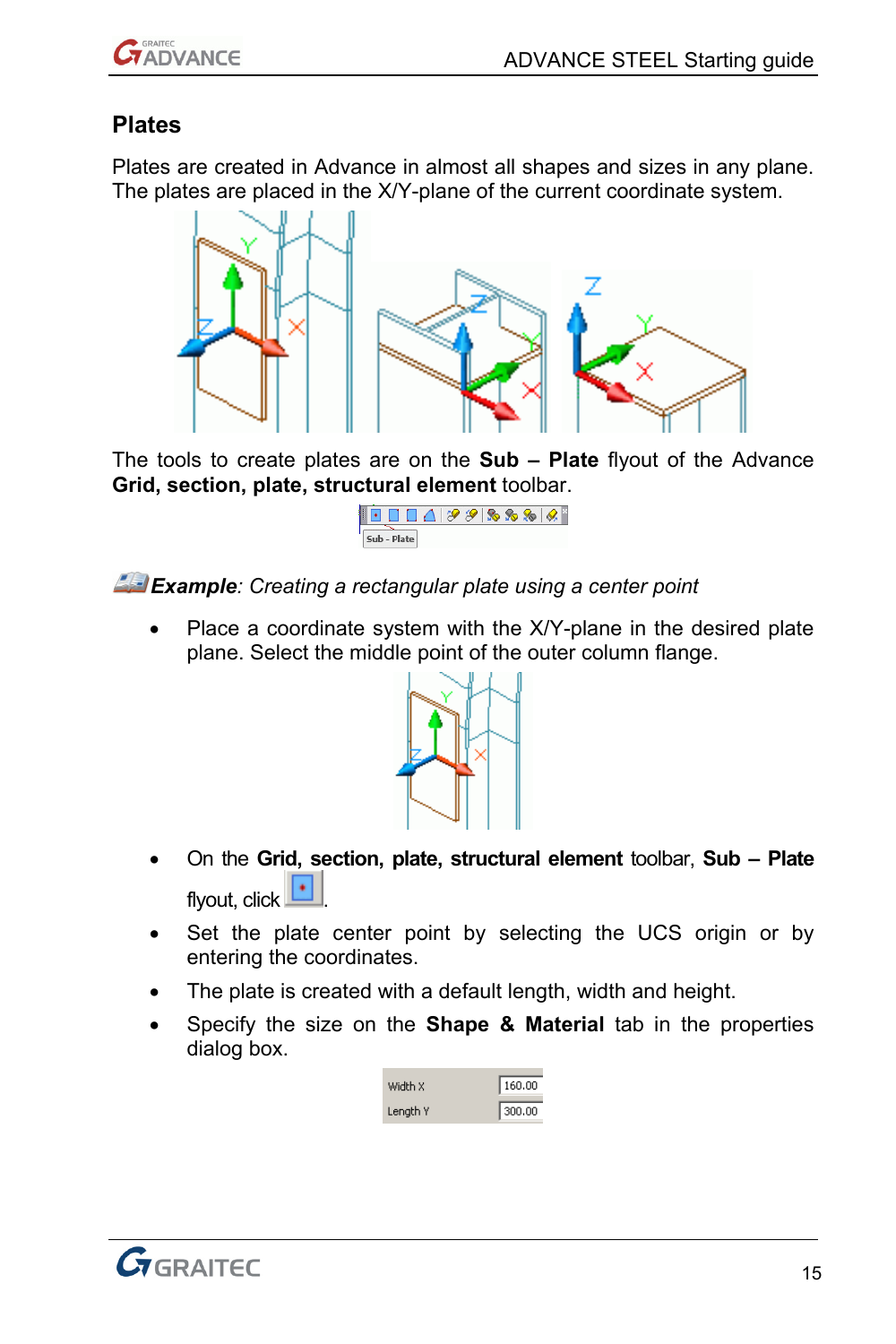# <span id="page-15-0"></span>**Splitting / merging – plates**

Existing Advance plates are divided into two or more plates using a polyline or two points. All plate features are maintained.

*Example: Splitting a plate using two points* 

- On the **Grid, section, plate, structural element** toolbar, **Sub Plate** flyout, click **...**
- Set the first point by selecting the midpoint of the plate edge.
- Set the second point by selecting the midpoint of the opposite edge.



#### The plate is split.

# **Beam processing**

With the Advance beam processing almost any beam contour can be created. A beam can also be processed by another element (e.g., another beam).

The beam processings are located on two flyouts of the **Grid, section, plate, structural element** toolbar.

```
\mathbb{E} \boxtimes \mathbb{E} \boxtimes \mathbb{E} \otimes \mathbb{E} \otimes \mathbb{E} \otimes \mathbb{E} \otimes \mathbb{E} \otimes \mathbb{E} \otimes \mathbb{E} \otimes \mathbb{E} \otimes \mathbb{E} \otimes \mathbb{E} \otimes \mathbb{E} \otimes \mathbb{E} \otimes \mathbb{E} \otimes \mathbb{E} \otimes \mathbb{E} \otimes \mathbb{E} \otimes \mathbb{E} \otimes \mathbb{E} \otimes \mathbb{E} \otimes \mathbb{E} \otimes \mathbb{E} \otimes \mathbb{E} \otimes \mathbb{Sub - Process Section
```

|  |  | oction Conto |  |  |
|--|--|--------------|--|--|

Processings are displayed as green contours in the model. These features are Advance Objects that cannot exist independently (i.e., they belong to a member).



 *Processings are displayed only in the Features representation mode.* 

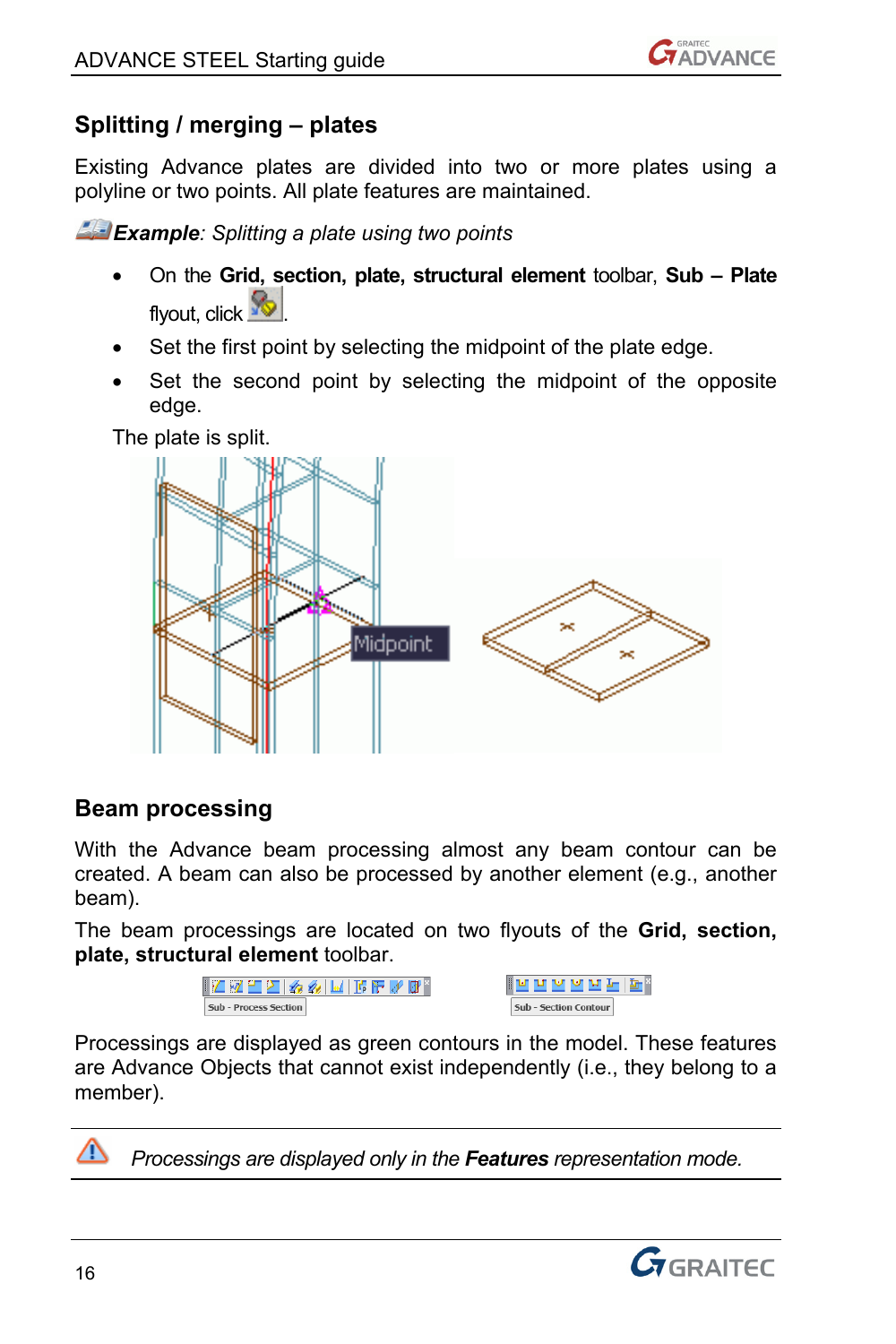<span id="page-16-0"></span>

#### *Example: Creating a notch*

Given the following situation:



**Column**: HEA 200 **Compound section**: Double channel – back to back – U 220

- On the **Grid, section, plate, structural element** toolbar, **Sub Process sections flyout, click.**
- Select the beam (in this example it is the column) to modify at the referenced end.

The notch is created and the properties dialog box appears. The beam can be modified to conform to specific requirements. For example, enter the notch width and depth on the **Shape** tab.



#### **Plate processing – element contour**

A plate is processed by a beam or by another plate with the **Element contour <b>F** feature. There are two types of processings:

| <b>Exact cross section</b> |
|----------------------------|
| Casing cross section       |

*Example: Creating an exact casing cross section* 

- On the Grid, section, plate, structural element toolbar, switch to **.25**
- On the **Grid, section, plate, structural element** toolbar, **Sub**  Plate flyout, click **D**

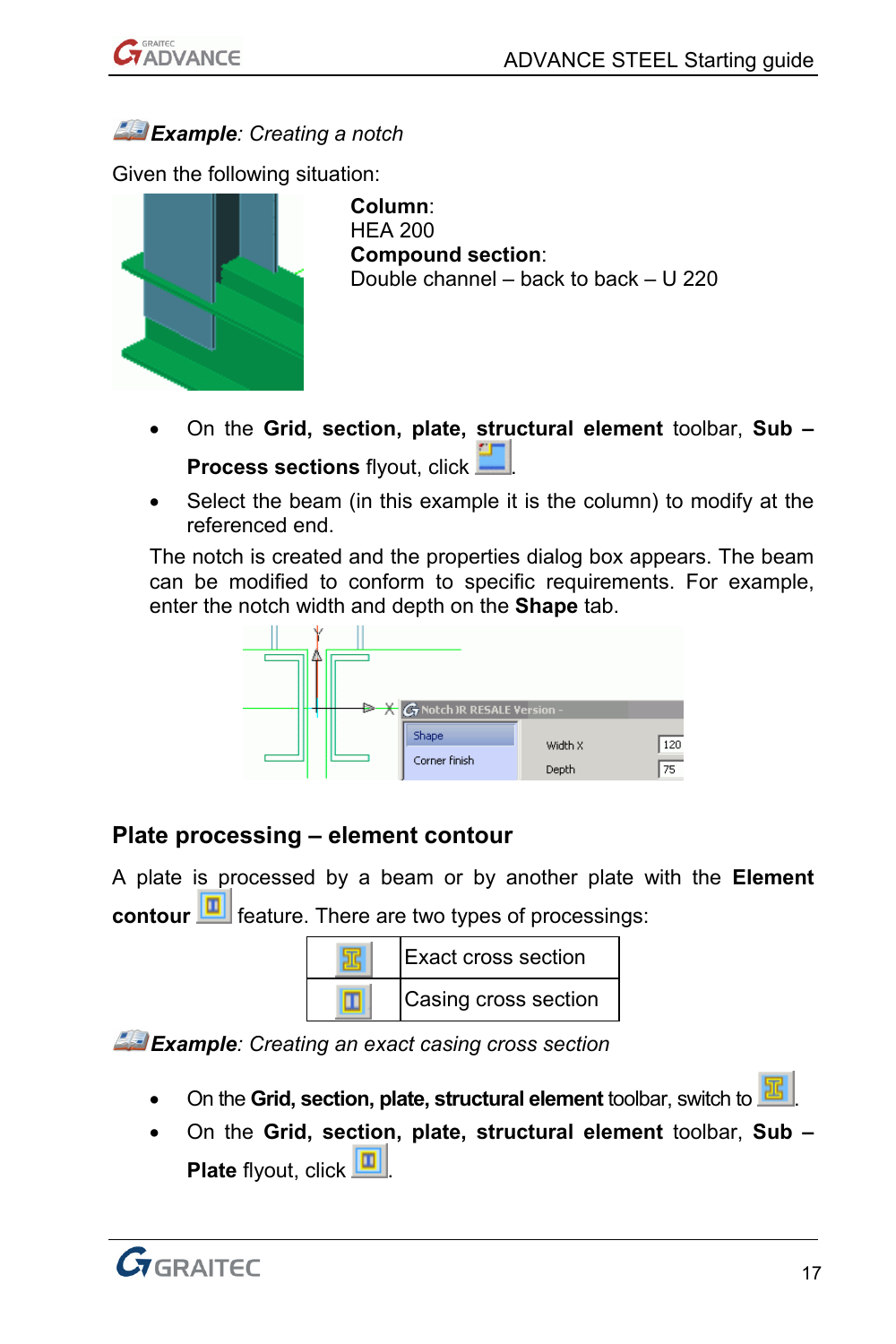- <span id="page-17-0"></span>• Select near a corner of the plate to modify.
- Next, identify the element that causes the modification; in this example it is the column.

The plate processing is created. Repeat the same steps for the other plate.



### **Bolts, Holes, Shear Studs**

Bolt/hole patterns and shear studs can be created in any plane and are dependent on the current coordinate system.

Bolt patterns create connections between individual Advance objects (e.g., beam/plate or plate/plate).

All three connection types, bolt patterns, hole patterns and shear studs are created with the same commands that are grouped on the **Sub – Bolt Hole Patterns** flyout.

|  |  | ■開開田の難●画品                |  |  |
|--|--|--------------------------|--|--|
|  |  | Sub - Bolt Hole Patterns |  |  |

**Example**: Creating a rectangular bolt pattern using two diagonal points



- Set a suitable user coordinate system.
- On the **Grid, section, plate, structural element** toolbar, select **Bolts** .

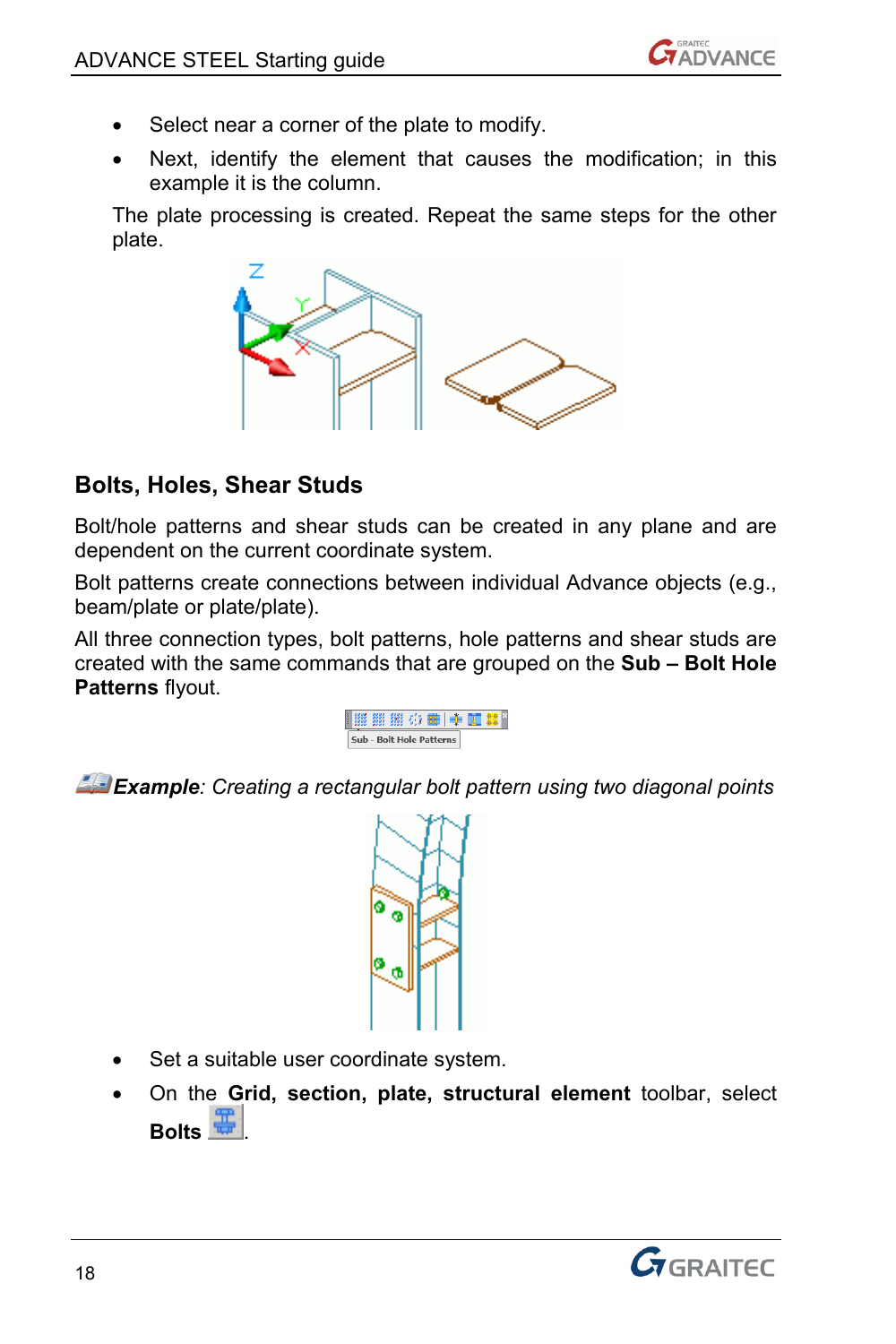<span id="page-18-0"></span>

- On the **Grid, section, plate, structural element** toolbar, **Sub Bolt hole patterns flyout, click ...**
- Select the connected elements: the vertical plate and the column.
- Define a rectangular area using two diagonally opposite corner points.

The bolt pattern is created and the dialog box appears. The bolt pattern can be modified to conform to specific requirements.

#### **Welds**

Welds are created as weld points or weld lines. These objects contain the weld properties and the logical connection between connected structural parts.

Weld points are created as individual elements in the form of a cross whereas weld lines are represented in the model as thick polylines.



*Example:* Creating a weld point

- On the **Grid, section, plate, structural element** toolbar, **Sub Weld patterns** flyout, click **b**
- Identify the connected objects (e.g., one column and the curved beam) and right click.
- Select the weld creation point and right click.

The weld point is created.



• On the **Grid, section, plate, structural element** toolbar, **Sub – Check connection** flyout, click **the display the connected** elements. The connected elements are highlighted in red.

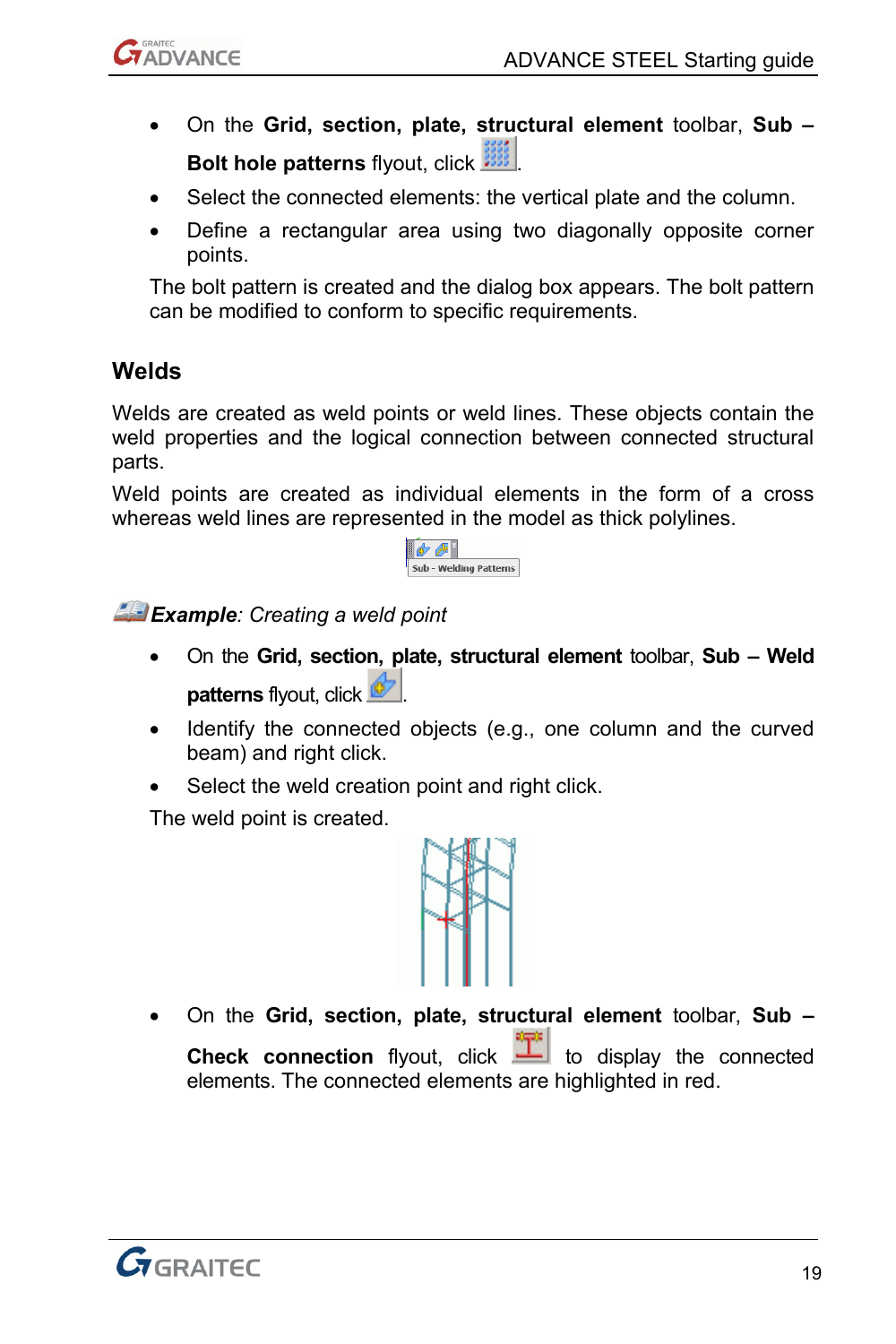

# <span id="page-19-0"></span>**Joints**

Another option for connecting members is using Advance joints. Joints are intelligent connections that consist of basic elements and dependent elements controlled by construction rules.

All individual joint elements, including their properties, are held together and represented as a gray box connection object.

A structural element creates several Advance objects at a time (i.e., entire structures are created by simply clicking one button).

All parts of a structural element are related to each other and their height, position, section, etc., are changed in one step.

# **Creating a frame**

A frame is created with a few clicks using a structural element.

*Example: Creating a symmetrical portal frame* 

- Set a suitable user coordinate system.
- On the **Grid, section, plate, structural element** toolbar, **Sub Structural elements** flyout, click 1
- Define the first base point.
- Define the second point.
- Define the height of the frame with a right click.



The frame is created and the properties dialog box appears. The frame size can be modified to suit specific requirements.

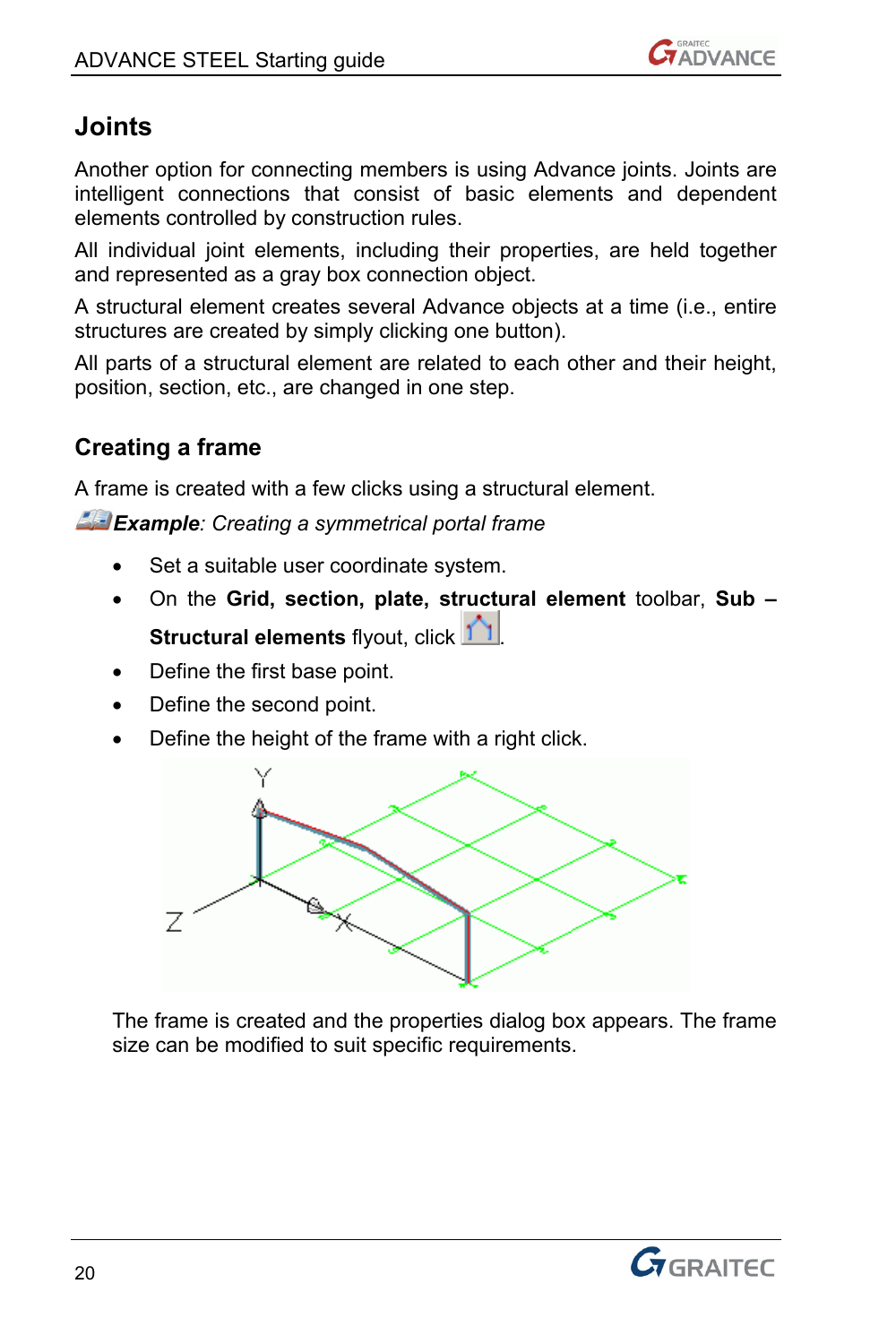<span id="page-20-0"></span>

# **Accessing joint properties**

To access the joint properties dialog box:

• Double click on the **connection object** (the gray box).

or

- Select a joint element and right click.
- Select **Advance Joint Properties** from the context menu.

| Advance Properties              |  |
|---------------------------------|--|
| <b>Advance Joint Properties</b> |  |
| Explode to ACIS                 |  |

#### **Creating an eaves connection**

The knee frame joint connects the column and rafter elements.

The tools for eaves connections are grouped on the **Sub – Beam to column** flyout of the **Joints** toolbar.



*Example: Creating a bolted knee frame connection with haunch* 



- On the **Joints** toolbar, Sub Beam to column flyout, click  $\mathbb{H}$
- Select the column and right click.
- Select the rafter on which the knee of frame should be created and right click.

A message box appears, which states that no predefined joint for the selected sections has been found in the connection table.

• Click <**OK**>.

The joint is automatically created on the selected beams and can be modified in the dialog box.

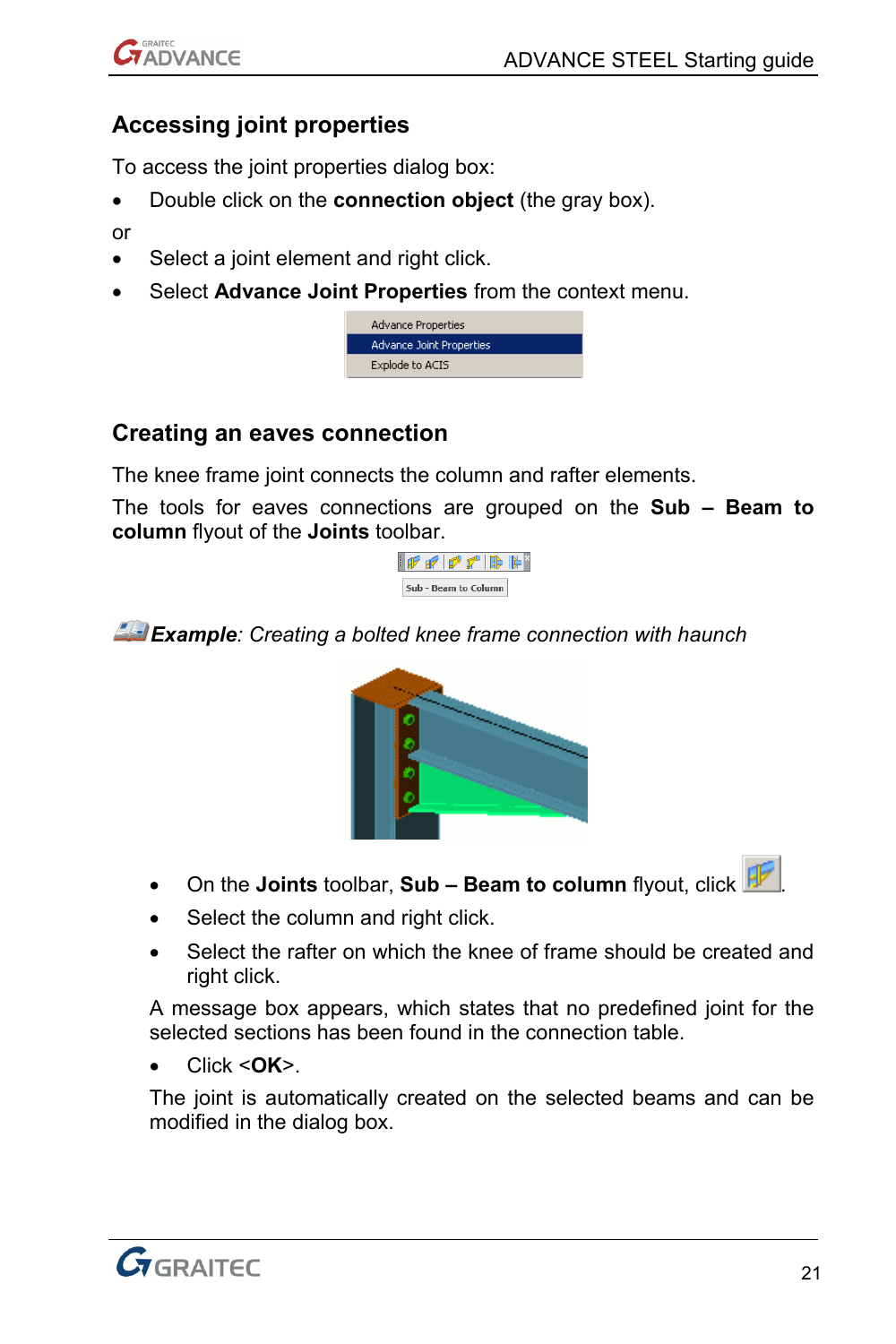### <span id="page-21-0"></span>**Copying an eaves connection**

The previously created joint is used as a template and copied with all its properties.

Select one knee of the frame element. The selected connection object is used as a template.

- On the **Joints** toolbar, **Sub Joint utilities** flyout, click .
- Select the destination column and right click.
- Select the corresponding rafter.

When a joint is copied, all its properties and logic relations are copied and the values for the joint are only entered once.

| Zoom/Shade                                                          |                                                                                                                                 |
|---------------------------------------------------------------------|---------------------------------------------------------------------------------------------------------------------------------|
| tool.                                                               | To better view the created connection, use the AutoCAD® <b>Zoom window</b>                                                      |
| <b>Realistic visual style.</b><br>3 P F 6<br>Mesh<br>Home<br>SS Pan | For a more realistic presentation of the model, use the AutoCAD®<br>◚<br>Home<br>Mesh Modeling<br>Render<br><b>At Realistic</b> |
| $\frac{1}{2}$ Orbit<br>Wheels<br>Window <sup>1</sup><br>Navigate    | Opacity<br>60<br>Normal -<br>Visual Styles -                                                                                    |

#### **Cancel Shade/Zoom**

To cancel the shading, use the AutoCAD® **2D Wireframe** representation.

To view the whole object, use the AutoCAD® **Zoom extents** tool. The entire frame is displayed.



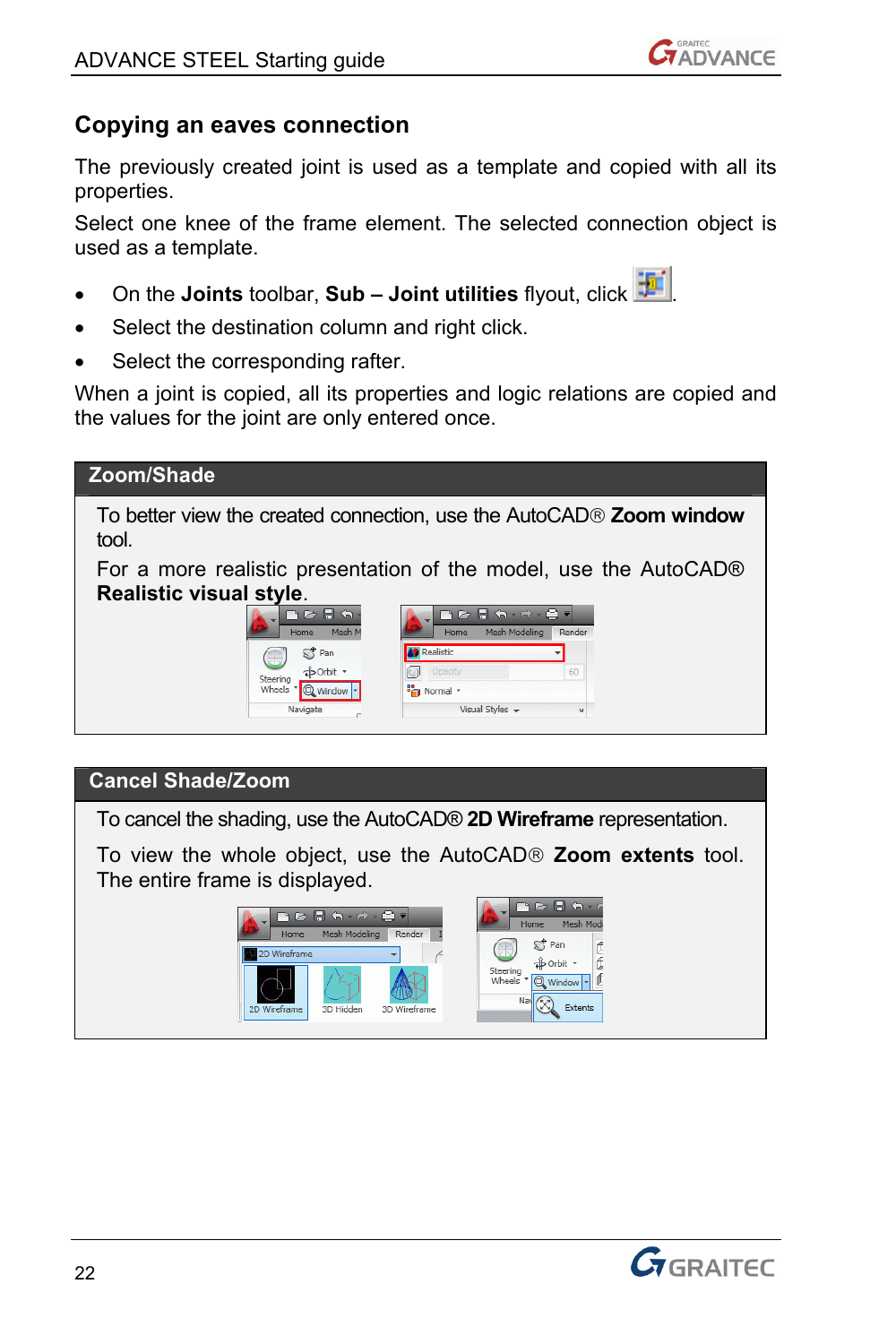<span id="page-22-0"></span>

# **Central rafter (ridge) connection**

In this example, an apex bolted with haunch is created at the frame summit.

The joints for connecting beams by bolted end plates are grouped on the **Sub – Beam end to end** flyout of the **Joints** toolbar.



*Example: Creating an apex bolted with haunch* 

- Zoom in on the ridge point by entering two diagonal points of a window.
- On the **Joints** toolbar, **Sub Beam end to end** flyout, click **...**
- Select the first rafter and right click.
- Select the second rafter and right click.
- Click <**OK**> in the "Attention" window.

The connection is created on the rafters of the frame and can be modified in the dialog box.



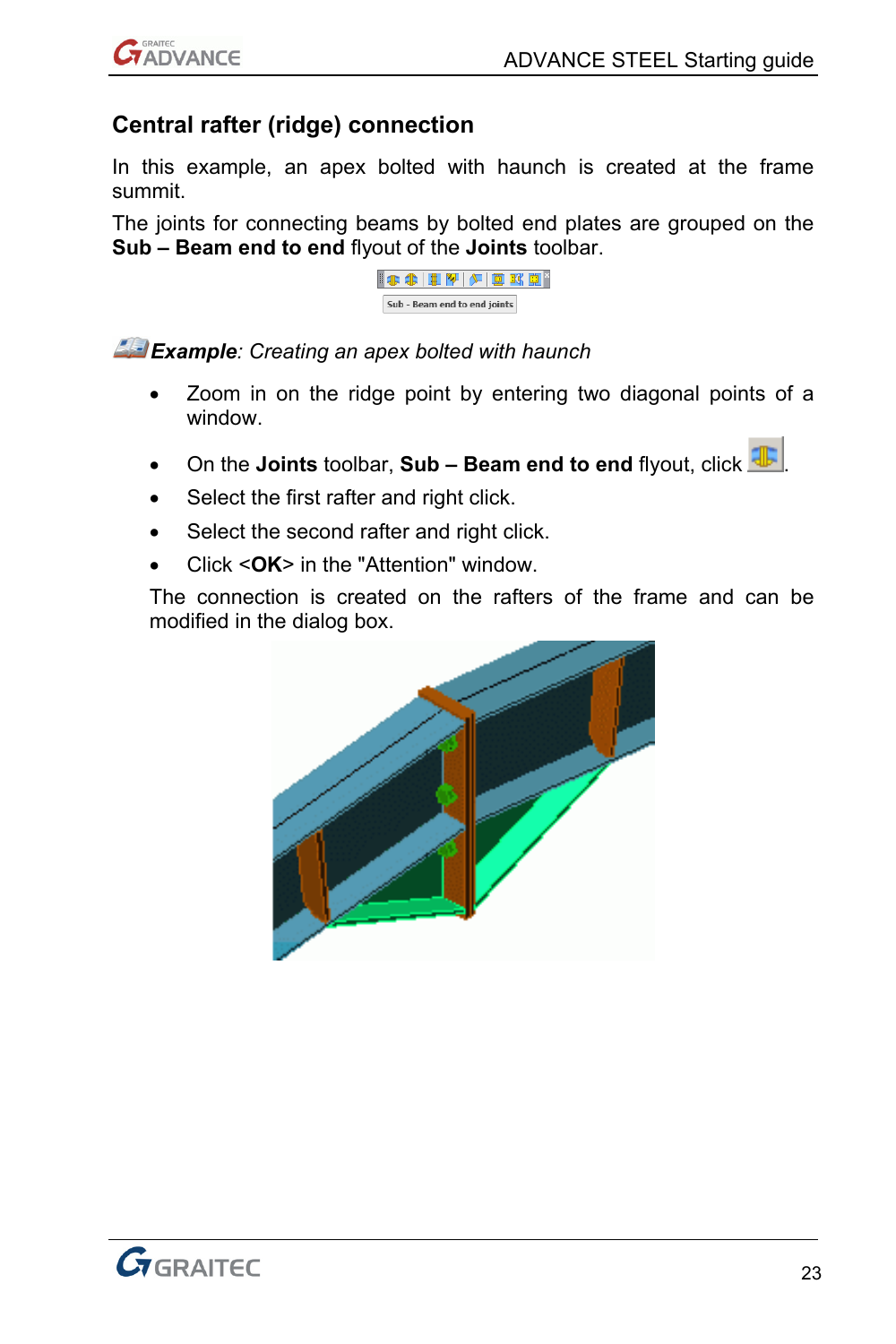### <span id="page-23-0"></span>**Creating a base plate**

In this example, a base plate is created at the end of a column. The column is automatically shortened by the thickness of the base plate.

The tools for base plate connections are grouped on the **Sub – Base plate** flyout of the **Joints** toolbar.



*Example: Creating a base plate with shear section and stiffener* 

- On the **Joints** toolbar, **Sub Base plate joints** flyout, click .
- Select the column and right click.
- Click <**OK**> in the "Attention" window.

The base plate is created at the end of the column and can be modified in the dialog box. Both the column and the plate are welded together.



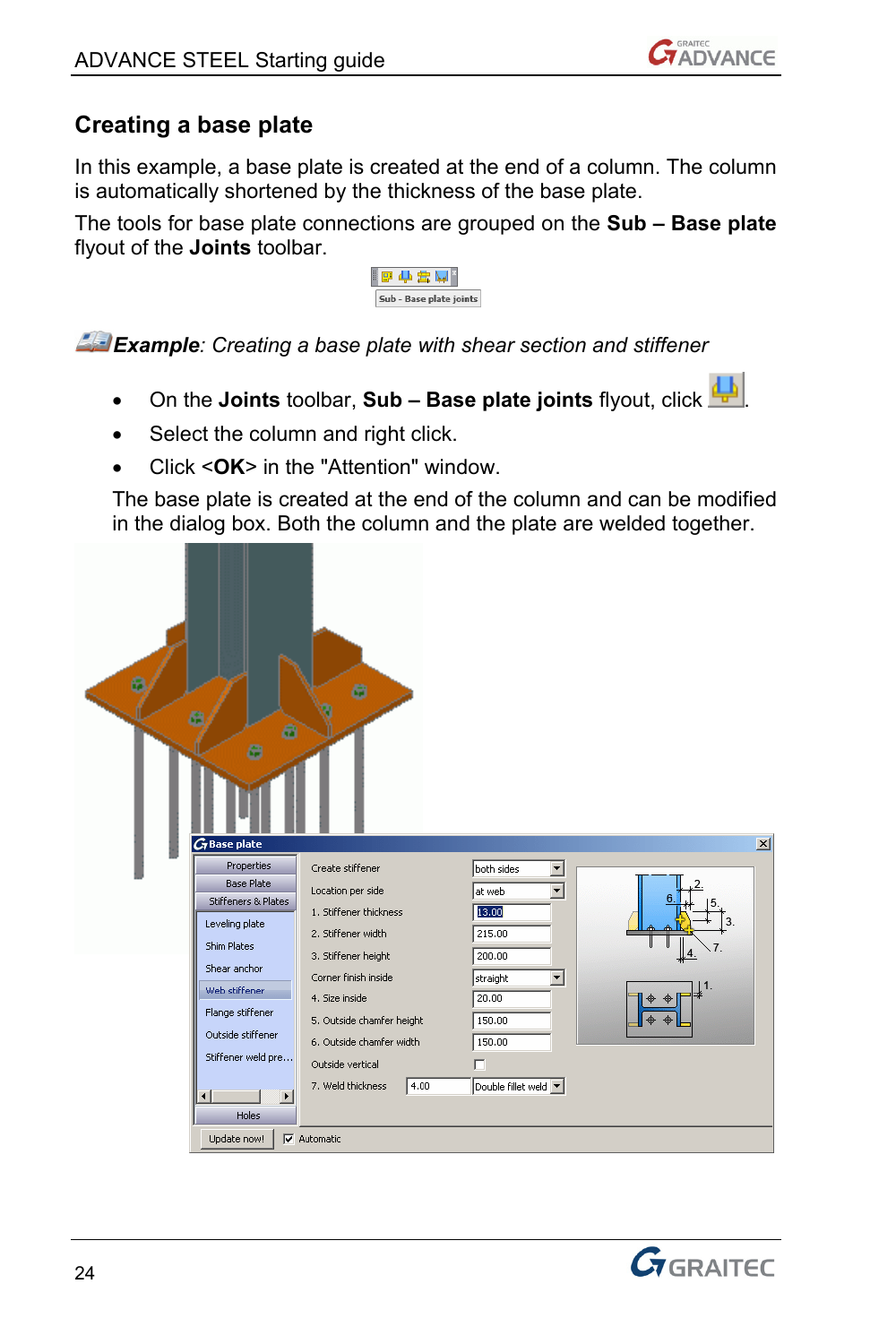<span id="page-24-0"></span>

**BADZA** 

### **Copying an entire frame**

Next, the frame is created and is copied with the standard AutoCAD® copy tool.



- Click **Copy object** on the AutoCAD® **Modify** tab.
- Select the entire frame and right click.
- Select the base point of displacement.
- Select the target point of displacement.
- The frame is completely copied with all properties and connections using just two points. The only requirement is to construct one object and apply it at different positions.



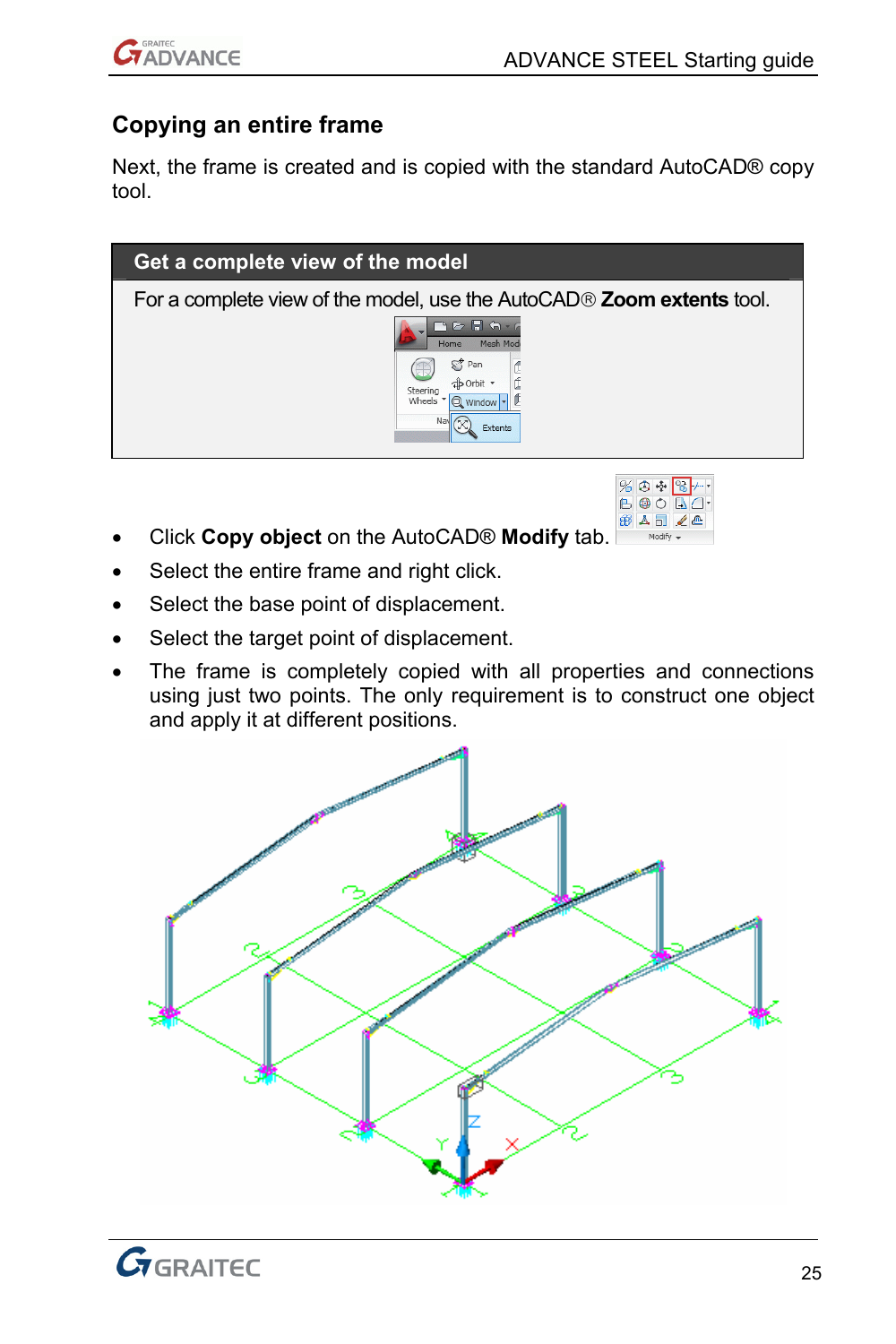# <span id="page-25-0"></span>**Creating a bracing**

In this example, an angle bracing with plate is created.

The tools for connecting bracing members using gusset plates are grouped on the **Sub – General bracing joints** flyout of the **Joints** toolbar.



*Example: Creating a bracing* 

- On the **Joints** toolbar, **Sub General bracing joints** flyout, click ...
- Select **two beams** to connect.
- Enter four points: the start and end points of the ascending and descending diagonal bracing lines. The starting points are at the bottom of the columns. Zoom in to make sure the correct points are selected using the snap NODE.

The bracing is created and can be modified in the dialog box.



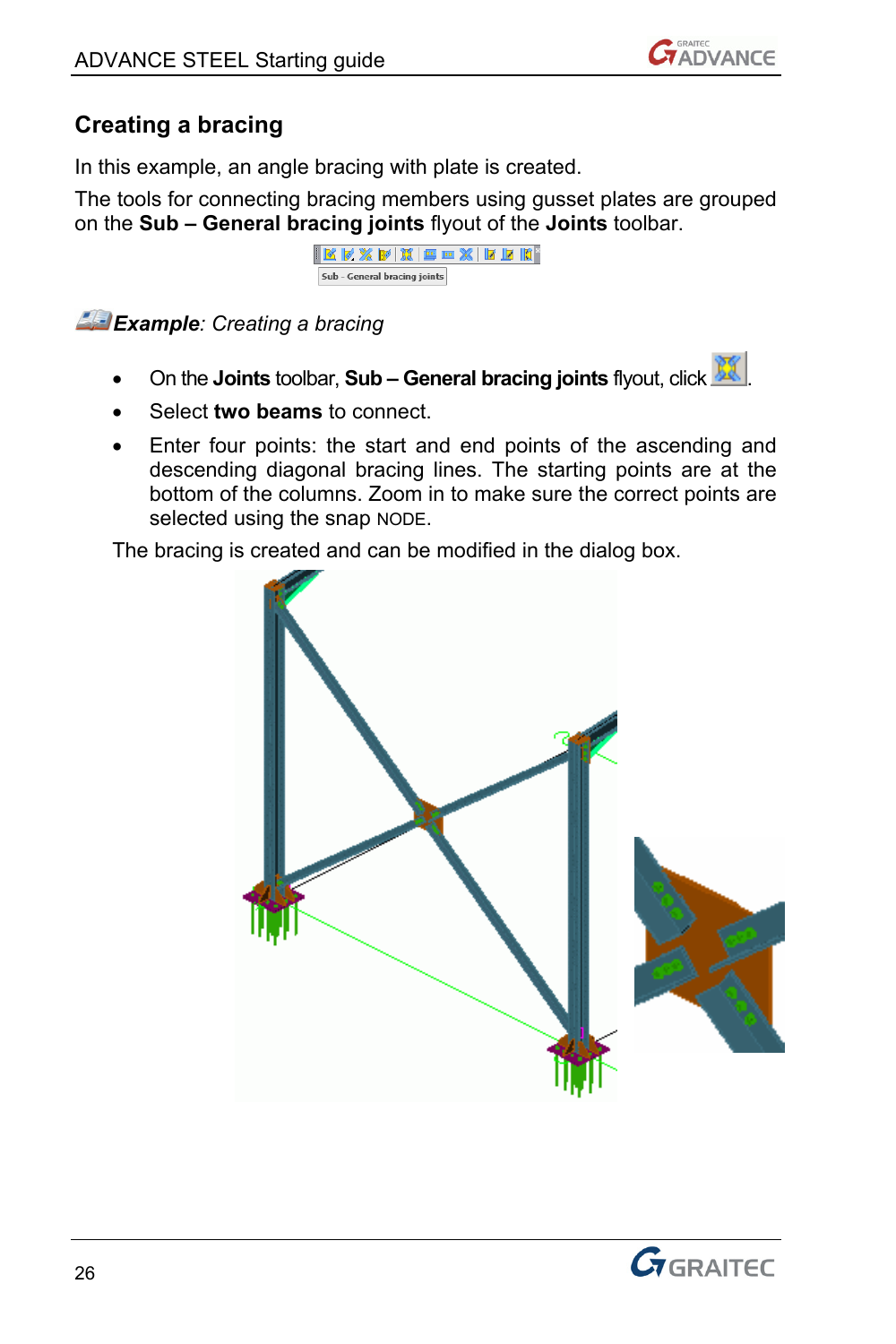<span id="page-26-0"></span>

### **Creating purlins**

The purlin tool creates a set of regularly spaced members on the selected rafters. Simply select the rafters and the purlins are automatically created. One option permits the selection of a column to position an optional eaves beam.

*Example: Creating purlins on the selected rafters* 

- On the **Grid, section, plate, structural element** toolbar, **Sub Structural elements** flyout, click **...**
- Select the rafters and right click.
- To select a column for the eaves beam type 1 and press **Enter**.
- Select a column and right click.

The properties dialog box appears where the purlin layout can be modified.

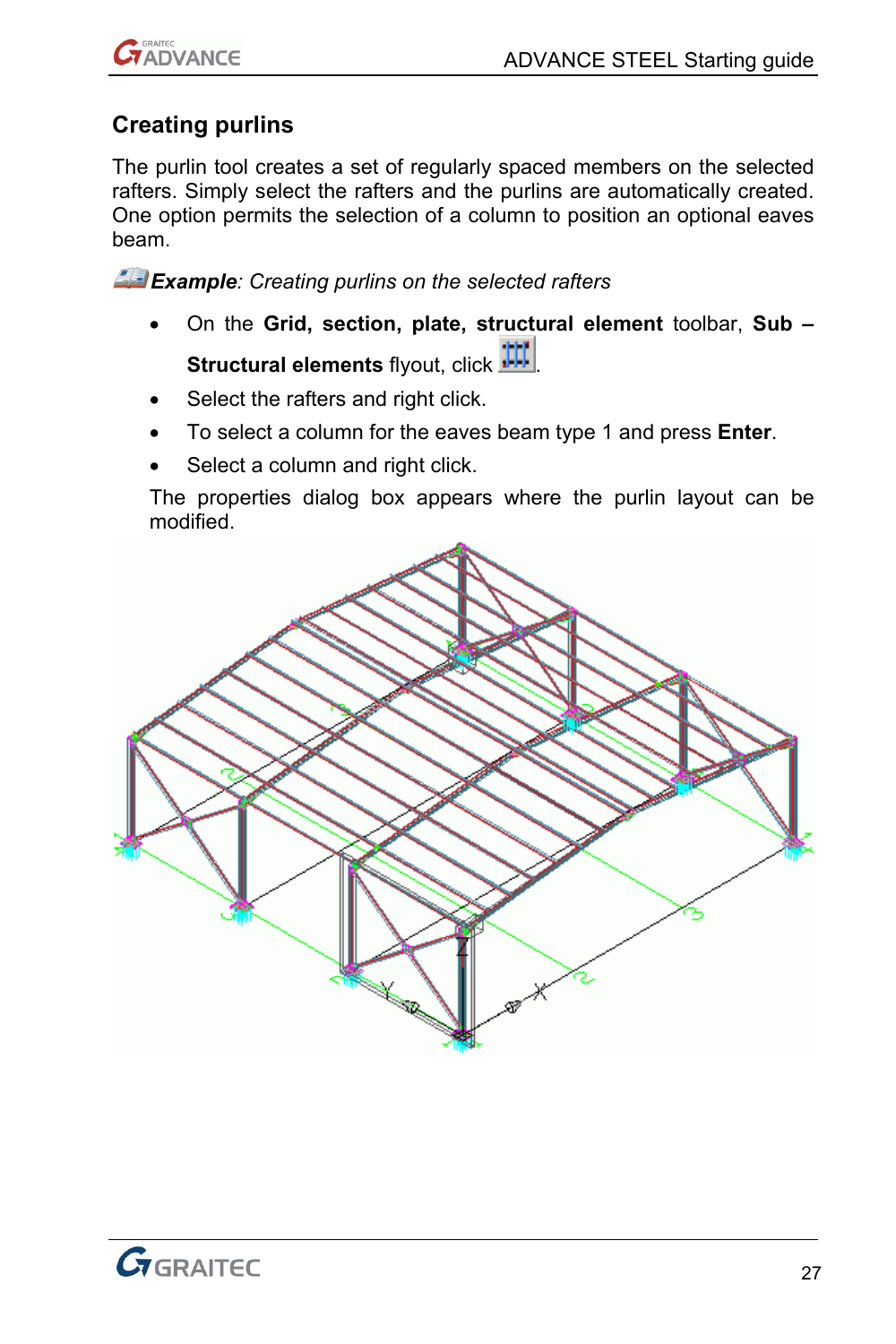## <span id="page-27-0"></span>**Creating a purlin support**

Next, the purlin is connected to the rafter with specialized connections.

The tools for connecting purlins to rafters are grouped on the **Sub – Purlin joints** flyout of the **Joints** toolbar.

**Example**: Creating a purlin connection on the selected purlin and rafter

- On the **Joints** toolbar, **Sub Purlin joints** flyout, click  $\frac{\mathbf{R}_{\mathbf{H}}}{\|\mathbf{R}\|}$
- Select the rafter and right click.
- Select the outside purlin and right click.

The purlin connection is created and can be modified in the dialog box.



*Example: Creating a purlin shoe for two purlins* 

- On the **Joints** toolbar, **Sub Purlin joints** flyout, click .
- Select the rafter and right click.
- Select the first purlin and right click.
- Select the second purlin and right click.

The purlin shoe is created and can be modified to conform to specific requirements.



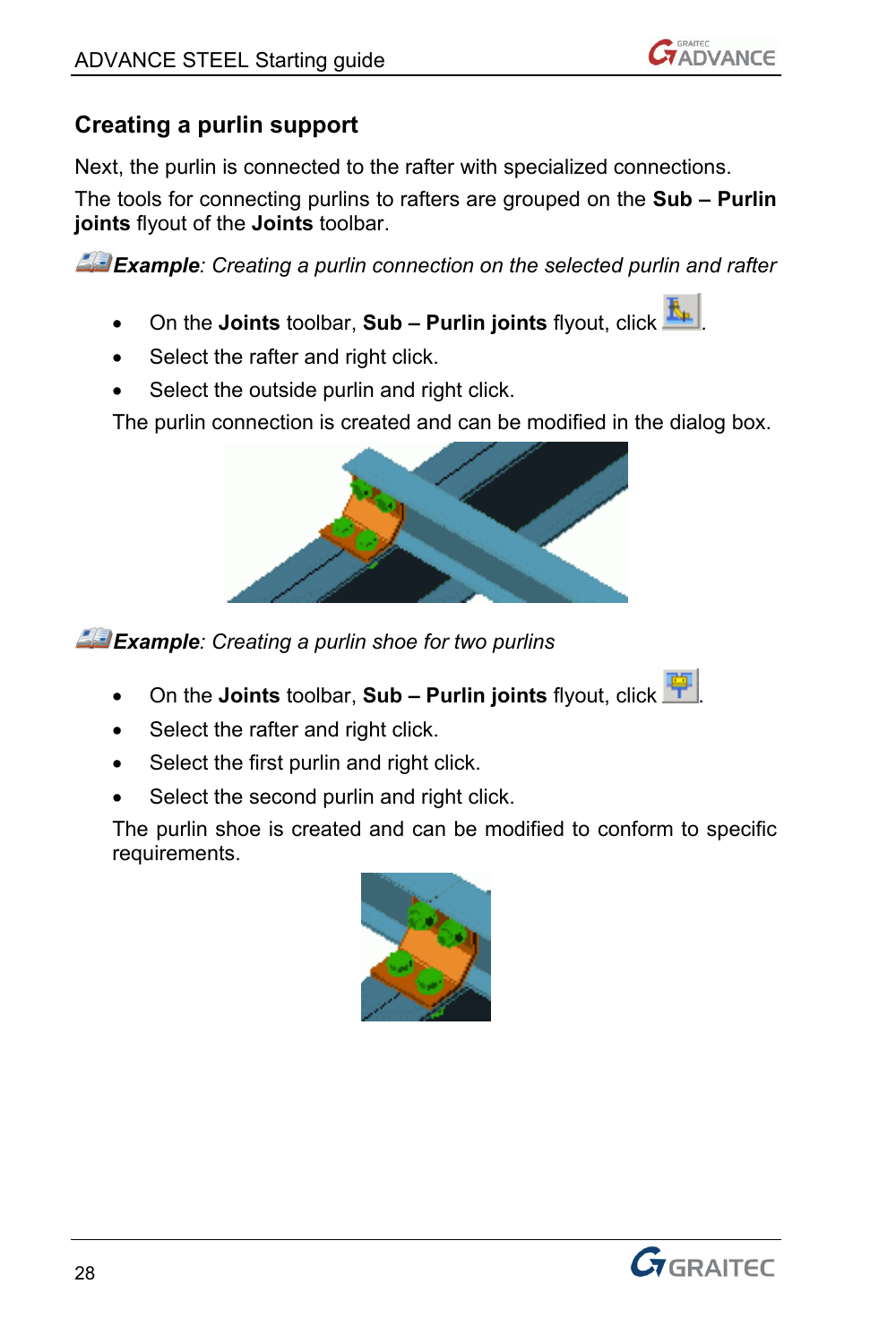<span id="page-28-0"></span>

# **Clash check**

A clash check tests if there are model interferences. Object interferences might be due to various modifications made to plates, bolts, members and their connections. This tool finds all interference cases so that they are fixed in the model before drawing creation.

The Advance **Clash Check** function checks selected elements or the entire model. Interferences are displayed as red collision solids and listed in a text window.

*Example: Checking the created frame for interferences* 

• On the **Listing & checking** toolbar, **Sub – Checking** flyout, click "Clash check"



• Press **F2** to open the text window.

The AutoCAD® text window appears and a list containing all collisions is displayed. If there are no collisions it will say, "no collision found".

• Exit the window.

# **NUMBERING**

The Advance numbering tool **automatically** numbers Single Parts and Assemblies for the entire model. The numbering finds **identical parts** that should have the same number.

The numbering procedure is a single button function and works on the entire model or on selected elements.

With automatic numbering all beams and plates obtain a single part mark. All other elements are classified as attached parts. The numbering for single parts and assembly parts is done in one step or separately.



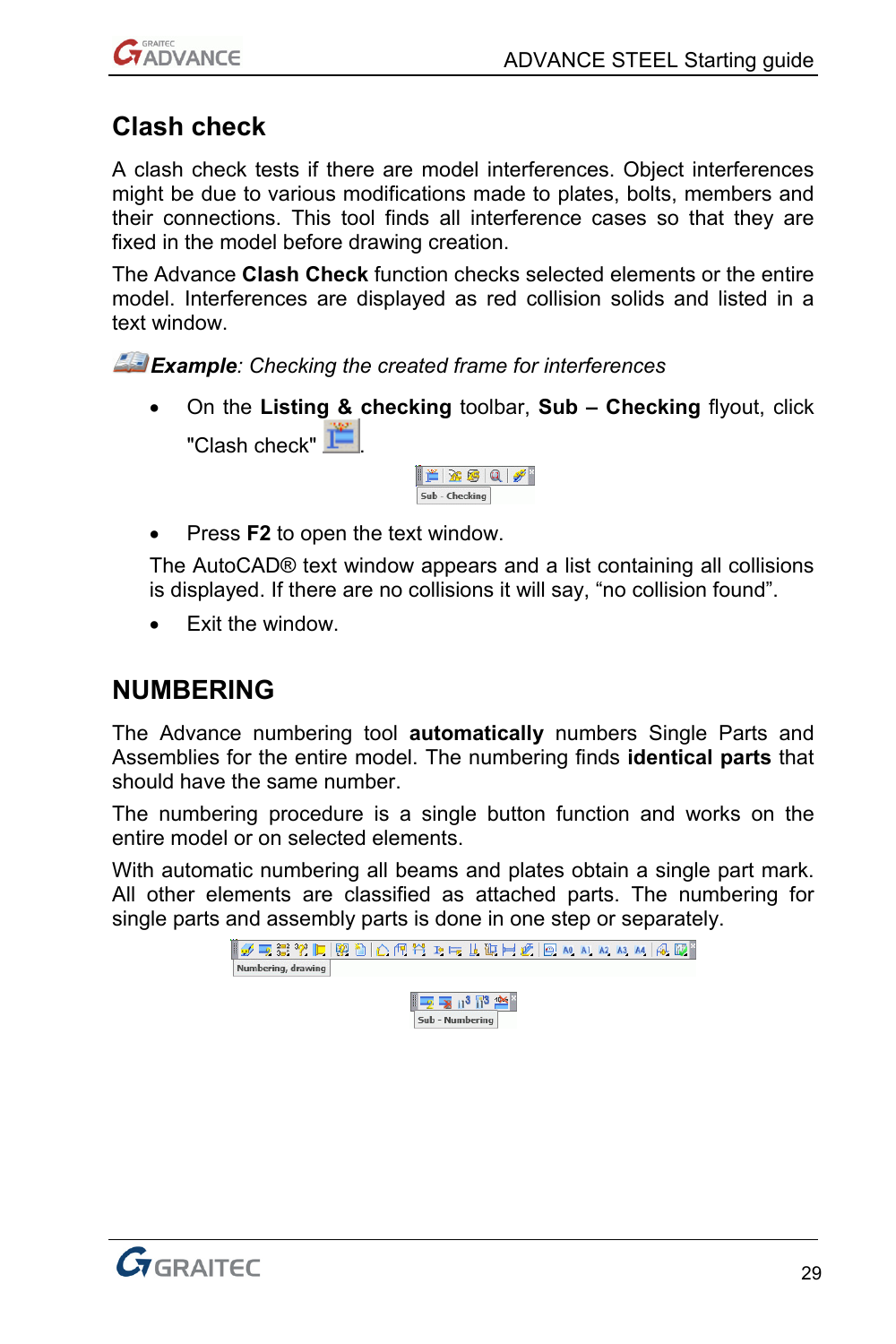<span id="page-29-0"></span>*Example: Both numberings in one step* 

On the **Sub – Numbering** flyout, click  $\frac{1}{2}$ 

The "Numbering" dialog box appears.

|                                   | Gy Numbering - Identical part detection            | $\vert x \vert$ | Define:              |
|-----------------------------------|----------------------------------------------------|-----------------|----------------------|
|                                   | General Special Standard Part Template             |                 |                      |
|                                   |                                                    |                 | The start value      |
| Post number method                | None                                               |                 | The increment value  |
| Single part                       |                                                    |                 |                      |
| ⊽<br>Process single parts         |                                                    |                 | The numbering method |
| Start                             | 1000                                               |                 |                      |
| Increment                         |                                                    |                 |                      |
| Method                            | SP: 1000,1001;MP:1,2,3<br>۰                        |                 |                      |
| Assembly:<br>F Process assemblies |                                                    |                 |                      |
| Start                             |                                                    |                 |                      |
| Increment                         |                                                    |                 |                      |
| Method                            | $\overline{\phantom{a}}$<br>SP: 1000,1001;MP:1,2,3 |                 |                      |
|                                   |                                                    |                 |                      |
|                                   |                                                    |                 |                      |
|                                   |                                                    |                 |                      |
|                                   | <b>DK</b><br>Cancel<br>Apply<br>Help               |                 |                      |

- Activate **Process assemblies** and **Process single parts**.
- For both, select method "SP: 1000,1001…;MP:1,2,3…".
- Press **F2** to obtain the results in the text window.

# **DRAWING CREATION**

Tools for managing, creating and editing drawings are grouped on the Advance **Numbering drawing** toolbar.

```
▌<del>ℐ</del>〒ᇙѷþ│照動△何爷たちは独出は│◎〃⋏×∧×│④喫▏
Numbering, drawing
```
The 2D drawings are obtained after the design and numbering of the 3D model.

Advance offers a variety of **drawing styles** for the creation of general arrangement drawings, sections, and shop drawings in various designs. A **drawing style** is a group of instructions used to create a detail drawing and defines the elements that are displayed including labeling and dimensioning preferences. The predefined drawing styles are different for each installation and country. Custom drawing styles are defined using the **Drawing Style Manager**. For more details, refer to the *Drawing Style Manager guide*.

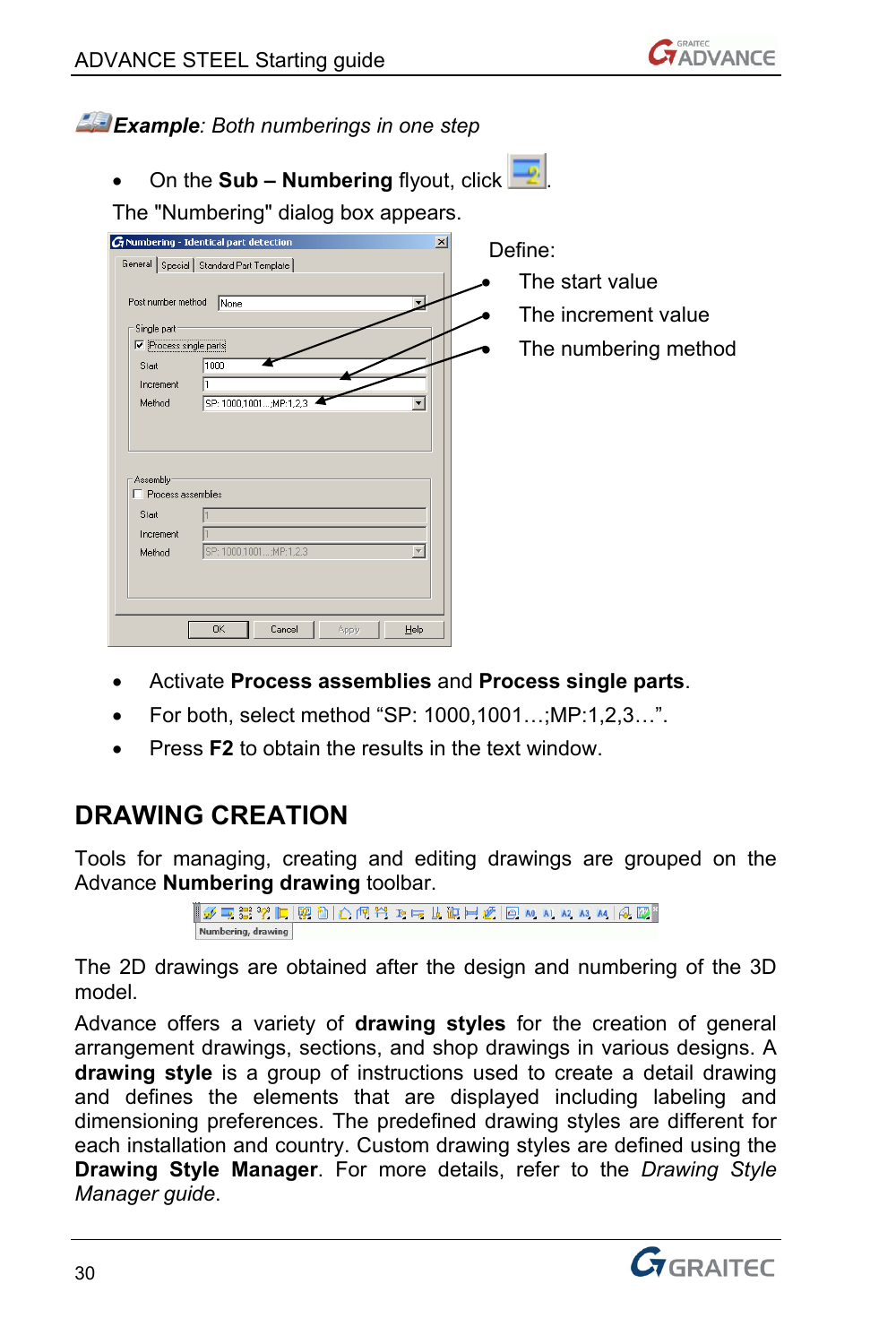

#### *Example: Creating an isometric view*

△  *Save the model prior to starting the drawing creation.* 

The viewport of the created view depends on the active user coordinate system (UCS). The view direction is against the Z-direction of the UCS.

- To create an isometric view, click **b** on the AutoCAD® UCS toolbar and place the UCS in the plane of the screen.
- On the **Sub Drawing view** flyout, click

The "Drawing type" dialog box appears. Change the scale to 1:50.

• Click <**OK**> to close the dialog box.

The "Select destination file" dialog box appears.



• Click <**OK**>.

The drawing is created and saved as .dwg in the specified path.



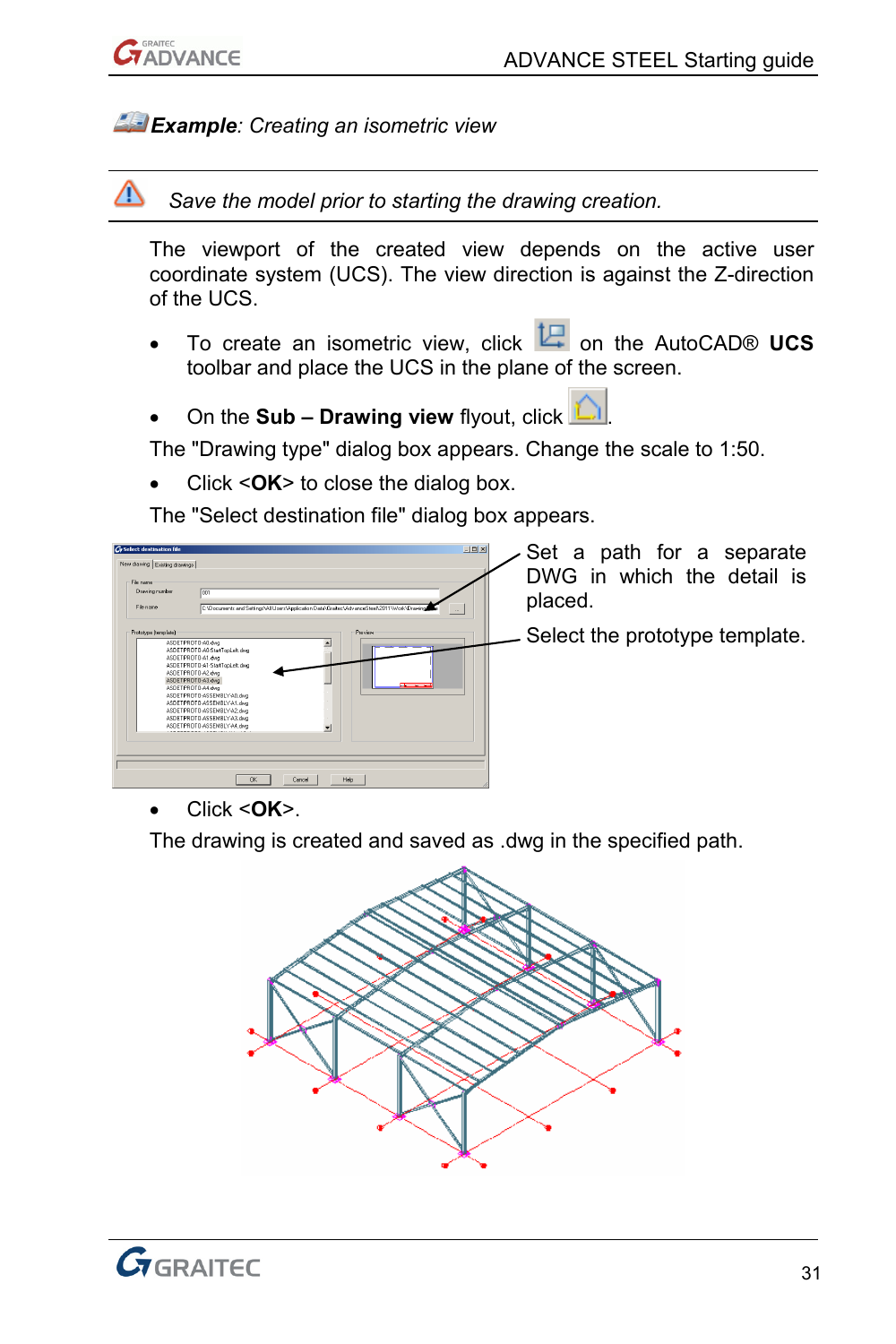

## <span id="page-31-0"></span>**Drawing management**

The **Document Manager** is used to preview, manage and erase the created details in separate drawings (DWGs).

The link between the model and the drawing is managed automatically. Advance automatically detects the details that require updating due to model modifications. The **Document Manager** also controls drawing updates.

The **Document Manager** controls all dependent details and lists all information (e.g., which model drawings have been created and how many). More than one detail can be stored in a single DWG. The **Document Manager** tree structure shows the details that are in each DWG.

#### **Opening the Document Manager**

• On the **Numbering, drawing** toolbar, **Sub – Drawing management** flyout, click **The** 



The **Document Manager** lists all created drawings, bill of materials / structured BOMs and the NC-data created from the model. The documents are displayed on the **Preview** tab.

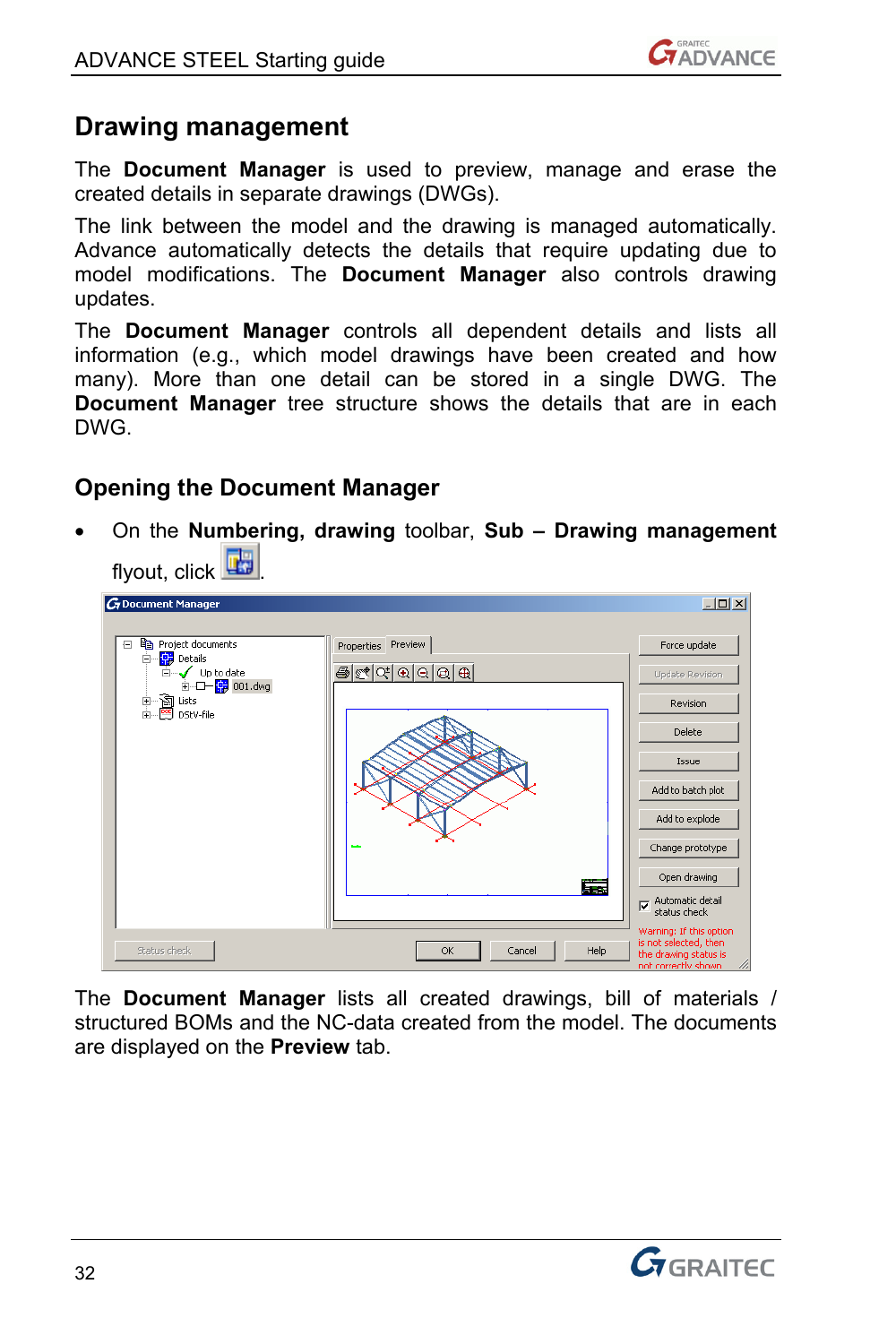<span id="page-32-0"></span>

# **CREATING LISTS**

In Advance, lists are created in several different formats.

All model objects including their graphic and non-graphic properties, features and connections are stored and managed by Advance.

A list is created in two steps:

- Create extracts from the numbered and saved models.
- Create structured BOMs from the extracts using the Advance List Template Wizard.

The created BOMs can be saved, printed or exported in several formats.

*Example: Creating a model extract containing the beams in the model* 

• On the **Listing & checking** toolbar, **Sub – BOM** flyout, click .

A window appears where the model objects for the extract can be selected.

| Different saved configurations<br>of model objects |                                       | Select the model objects for the<br>current configuration.       |
|----------------------------------------------------|---------------------------------------|------------------------------------------------------------------|
|                                                    |                                       |                                                                  |
|                                                    |                                       |                                                                  |
| Gy Selection of model objects for the list         |                                       |                                                                  |
| 0 K                                                |                                       |                                                                  |
| - H<br>Selection of the model object               | Selection of the model objects        |                                                                  |
| Model objects                                      |                                       |                                                                  |
| My Model objects                                   | Complete model                        |                                                                  |
|                                                    |                                       | Based on assembly ALL parts of an assembly included (and grouped |
|                                                    |                                       | Include created project documents (e.g drawings)                 |
|                                                    |                                       |                                                                  |
|                                                    | C Use predefined queries.             | C Use other methods                                              |
|                                                    | $\Gamma$ Ouerv                        |                                                                  |
|                                                    | $\Gamma$ Lot/Phase                    |                                                                  |
|                                                    | $\Gamma$ Part mark                    |                                                                  |
|                                                    | $\Box$ Model Role                     |                                                                  |
|                                                    | $\overline{\mathsf{v}}$ Model objects | Beam                                                             |
|                                                    |                                       | Plate                                                            |
|                                                    |                                       | Bolts<br>Weld                                                    |
|                                                    |                                       | Shear stud                                                       |
|                                                    |                                       | Assembly part<br>Special part                                    |
|                                                    |                                       | D                                                                |
|                                                    |                                       |                                                                  |

• Check **Model objects** and then select **Beams** to select all the beams.

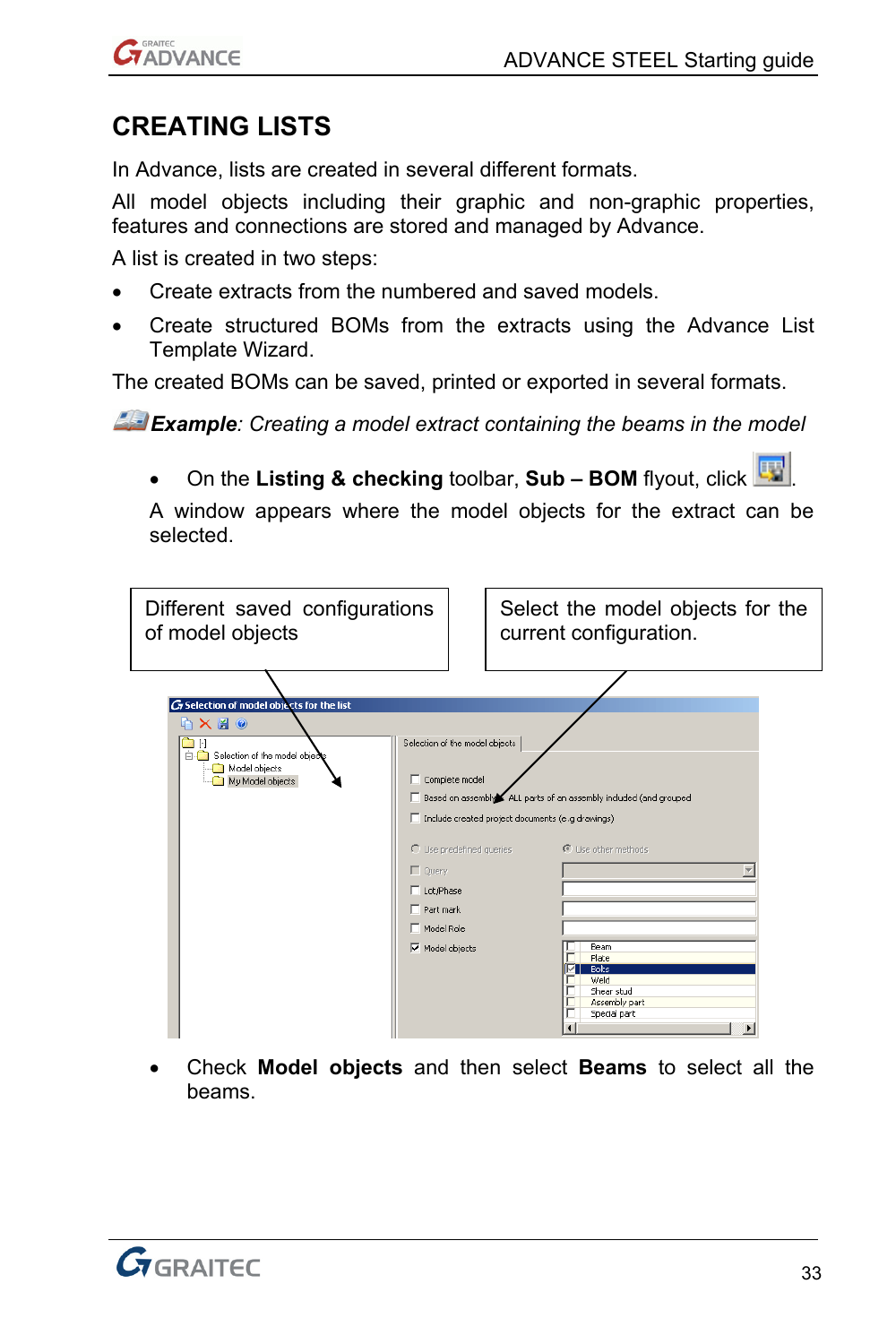

| Model objects | Beam          |
|---------------|---------------|
|               | Plate         |
|               | Bolts         |
|               | Weld          |
|               | Shear stud    |
|               | Assembly part |
|               | Special part  |
|               |               |

- Click **New <b>C** on the dialog box toolbar to save a selection set.
- Select a model object from the list in the dialog box. Enter a name and click **Next**.

| $G$ Create selection set of model objects |      |        |      |
|-------------------------------------------|------|--------|------|
| Name:                                     |      |        |      |
| New Model objects                         |      |        |      |
| Start with:                               |      |        |      |
| Model objects                             |      |        |      |
|                                           | Next | Cancel | Help |

The name is displayed in the left field.

| G Selection of model objects for th |
|-------------------------------------|
|                                     |
|                                     |
| Selection of the model objects      |
| Model objects                       |
| New Model objects                   |

- Click **Apply** to save the configuration. Click **Next** to continue.
- In the "Select destination file" dialog box, click <**OK**> to save the file.

| Create lists              | Cancel                  |
|---------------------------|-------------------------|
| G Select destination file | Ext_2008_09_10_14-04-14 |

If **Create list** is clicked, the information is stored and the List Template Wizard opens automatically to create and print the lists.

*Example: Creating a BOM based on a previously created model extract* 

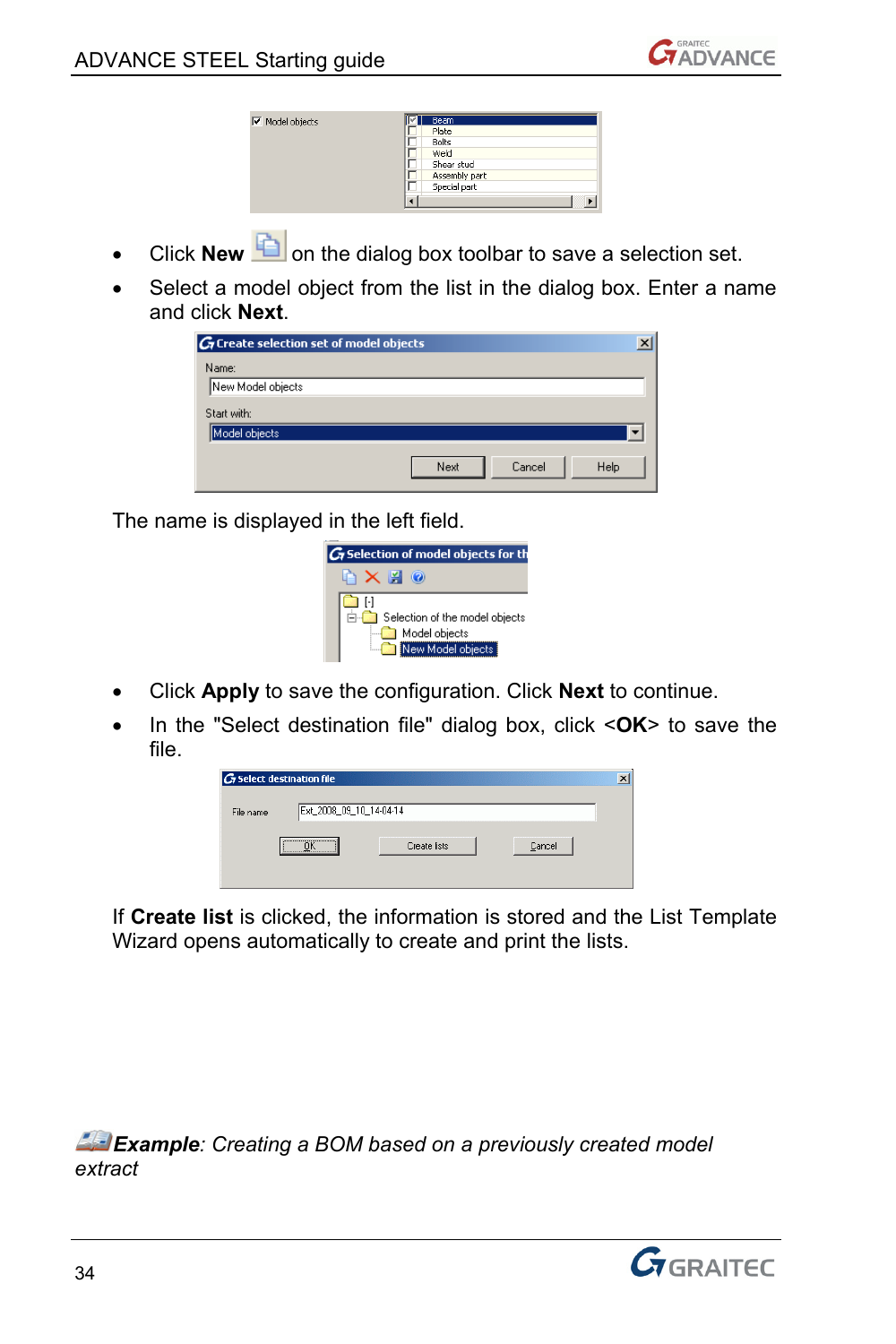

• On the **Listing & checking** toolbar, **Sub – BOM** flyout, click to start the Advance List Template Wizard.

An Advance template may be selected or users can define their own templates starting from an existing one.

- Select a BOM template.
- Click **Use**.

|             |                                   | G Template Editor: Bolt list - 22012                        |                     |                                                                                              |                                     |                                               |         | $   x$              |
|-------------|-----------------------------------|-------------------------------------------------------------|---------------------|----------------------------------------------------------------------------------------------|-------------------------------------|-----------------------------------------------|---------|---------------------|
| File:       | Edit                              |                                                             |                     |                                                                                              |                                     |                                               |         |                     |
| 冊           | $\mathbf{B}$                      |                                                             |                     | Ⅱ   글 글 글   ⊟ - 로 로 후     □ 수 - 리 l ㅠ - + - 미   규 章 11 - 33   ∞ - 23 # # +   상 참 하   图   Q B |                                     |                                               |         | $\alpha$            |
|             | <b>ED</b> DSM<br><b>E-P</b> Lists | 白 <b>门</b> Part list<br>Article list                        |                     | . 1 2 3 4 5 6 7 8 9 10 11 12 13 14 15 15 17<br>Fi ReportHeader                               |                                     | Company:                                      |         |                     |
| A<br>e<br>Ġ |                                   | Beam list<br><b>Bolt</b> list<br>Cladding I<br>Graiting lis | 2                   | <b><i>C</i></b> GRAITEC                                                                      | Extract<br><b>Client</b><br>Project | Extract file<br><b>Client</b><br>Project name |         |                     |
| A<br>Â      |                                   | List with c =<br>$\mathbf{r}$                               | 3                   | <b>BOLT LIST</b>                                                                             | Detailer                            | Detailer                                      |         |                     |
|             | $21 -$                            |                                                             | 日                   | PageHeader                                                                                   |                                     |                                               |         |                     |
| ۵Ñ<br>g.    | (Name)<br><b>BackColor</b>        | ReportHeader<br>Transparen                                  |                     | Type code                                                                                    | Lenath                              | Grade                                         | Coating | Quantity            |
| 匷           | CanGrow                           | True                                                        | 1                   |                                                                                              | (mm                                 |                                               |         | (piece)             |
|             | CanShrink                         | Ealse                                                       |                     | 日 GroupHeade1                                                                                |                                     |                                               |         |                     |
| ĸ           | Height                            | 3.52                                                        |                     |                                                                                              |                                     |                                               |         |                     |
| $A\alpha$   | NewPage<br>Tag                    | None                                                        | 冃                   | Detail                                                                                       |                                     |                                               |         |                     |
| abl         | Type                              | ReportHeader                                                |                     | Name                                                                                         | Length _ Material _ Coating         |                                               |         | Quantity            |
| σ           | Visible                           | True                                                        |                     | □ GroupFoote1                                                                                |                                     |                                               |         |                     |
| g.          |                                   |                                                             |                     |                                                                                              |                                     |                                               |         | Main                |
| $\Box$      |                                   |                                                             | 12121               |                                                                                              |                                     |                                               |         |                     |
|             | (Name)                            |                                                             |                     | <b>□ PageFooter</b>                                                                          |                                     |                                               |         |                     |
|             | Indicates the name in onde        |                                                             | $\blacksquare$<br>÷ |                                                                                              |                                     |                                               |         |                     |
| 而           | used to identify the object.      |                                                             |                     | <b>Q</b> Preview<br>Designer                                                                 |                                     |                                               | Use     | <b>DK</b><br>Cancel |

A dialog box appears. Select the desired model extract.

| E- C:\Documents and Settings\All Users\Application Data\C |                 |                          |  |
|-----------------------------------------------------------|-----------------|--------------------------|--|
| - New Model objects<br>Ext 2008 09 10 14-04-14.xml        | AS Model        | C:\Documents and Setting |  |
|                                                           | Category        | New Model objects        |  |
|                                                           | Extract         | Ext 2008 09 10 14-04-14  |  |
|                                                           | Time of extract | 10/9/2008 2:05:00 PM     |  |
| $\ddot{\phantom{1}}$                                      |                 | $\ddot{\phantom{1}}$     |  |
|                                                           | Delete          | Cancel<br><b>DK</b>      |  |

• Click <**OK**> to finish the BOM creation.

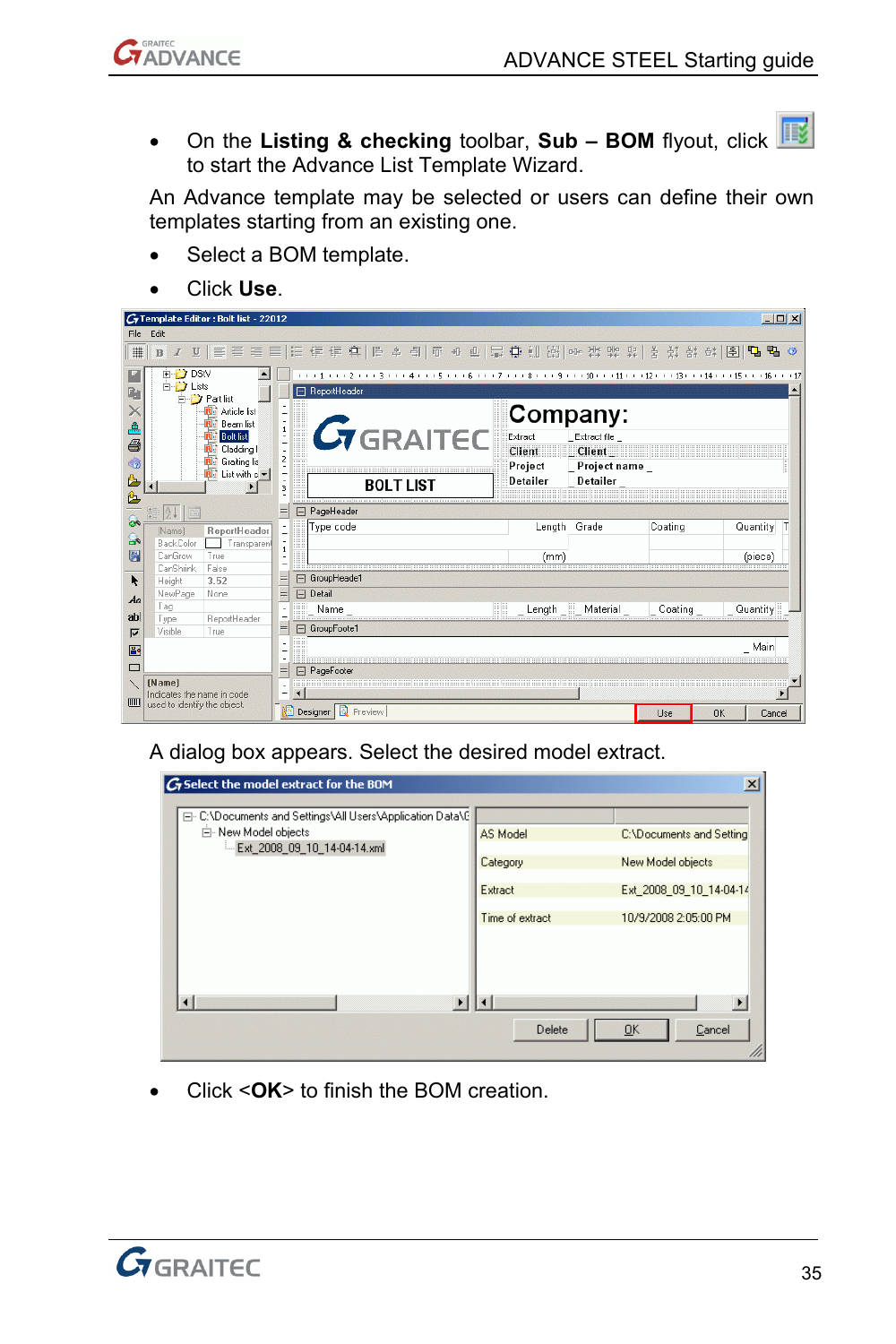

The structured BOM appears. It can be printed, saved, exported to PDF (and other formats) or sent by e-mail using the corresponding icons on the menu bar.

| <b>G.Bolt</b> list                                                       | $  D $ $\times$ |
|--------------------------------------------------------------------------|-----------------|
| Open Save A Export                                                       |                 |
| G BEIN Q A B B C & 1002 1 0 0 17 6 Backward                              |                 |
| $\overline{a}$<br><b>Forward</b>                                         |                 |
|                                                                          |                 |
|                                                                          |                 |
| ×,<br>Company:<br>٠                                                      |                 |
| <b><i>G</i></b> GRAITEC<br>$\overline{\phantom{a}}$<br>Extract<br>$\sim$ |                 |
| $\overline{\phantom{a}}$<br>Client<br>٠                                  |                 |
| Project<br>٠<br>$\mathbf{1}$<br><b>Detailer</b><br>٠                     |                 |
| <b>BOLT LIST</b><br>$\sim$<br>٠                                          |                 |
| Type code<br>Lenath Grade<br>Coating<br>۰<br>$\overline{\phantom{a}}$    | Quan            |
| $\sim$<br>(mm)<br>٠                                                      | (pie            |
| $\overline{c}$<br>ä,                                                     |                 |
| ٠<br>$\sim$                                                              |                 |
| a                                                                        |                 |

• Click **Export**. The "Report export" dialog appears displaying the export options.

| Export Format          | Select the export file format options<br>Portable Document Format (PDF)                                                                                  |                                                                                                                                                       |
|------------------------|----------------------------------------------------------------------------------------------------------------------------------------------------------|-------------------------------------------------------------------------------------------------------------------------------------------------------|
| <b>Export Options:</b> | SE 2니 크                                                                                                                                                  |                                                                                                                                                       |
|                        | □ ActiveReports<br>ConvertMetaToPng<br>ExportBookmarks<br>ImageQuality<br>ImageResolution<br>NeverFmberFonts<br><b>El</b> Options<br>Security<br>Version | False<br>True<br>Medium<br>n<br>Arial:Courier New:Times New Roman<br>DataDynamics.ActiveReports.Export<br>DataDynamics.ActiveReports.Export.<br>Pdf13 |
|                        | <b>ConvertMetaToPng</b><br>PNG files in the exported PDF document                                                                                        | Sets or returns a value indicating whether Windows metafiles are converted to<br>Cancel<br><b>DK</b>                                                  |

- Select an export format from the list.
- Click <**OK**>.

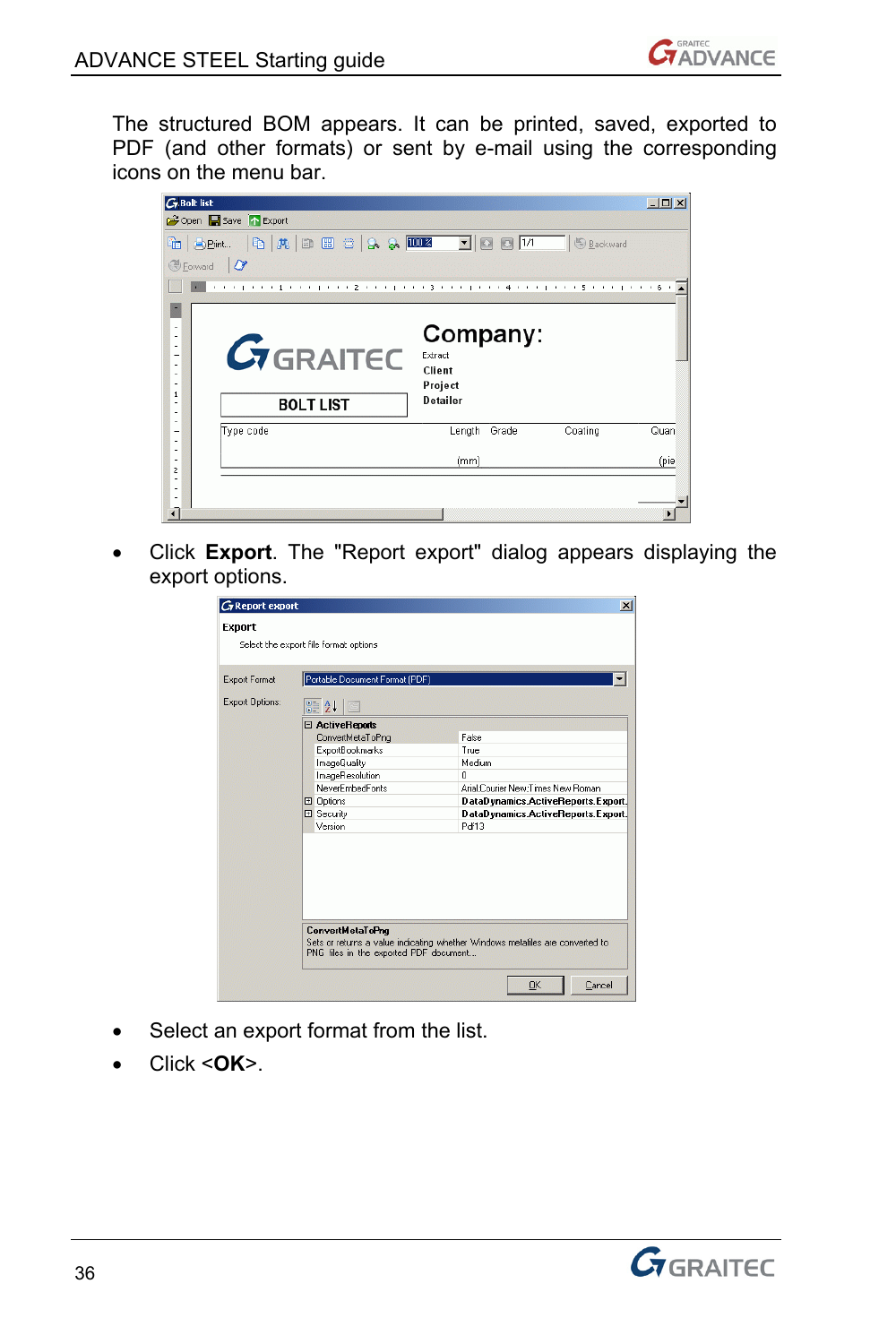

• Save the created BOM file. A file name is requested in a new window. The BOM file is saved as a Report in the folder

...\[model folder]\[model name]\BOM\[BOMfilename]

| Save As                       |                       |                                  |   |                          | $2 \times$ |
|-------------------------------|-----------------------|----------------------------------|---|--------------------------|------------|
|                               | Save in: <b>C BOM</b> |                                  | ۰ | 十自合国                     |            |
| My Recent<br><b>Documents</b> | ReportExport.pdf      |                                  |   |                          |            |
| Desktop                       |                       |                                  |   |                          |            |
| My Documents                  |                       |                                  |   |                          |            |
| My Computer                   |                       |                                  |   |                          |            |
|                               |                       |                                  |   |                          |            |
| My Network<br>Places          | File name:            | ReportExport.pdf                 |   |                          | Save       |
|                               | Save as type:         | Portable Document Format [".pdf] |   | $\overline{\phantom{a}}$ | Cancel     |

This small exercise was a very simple introduction to Advance Steel. With time, your familiarity, speed, and understanding of the power and versatility of Advance Steel will improve as you use the software on real projects.